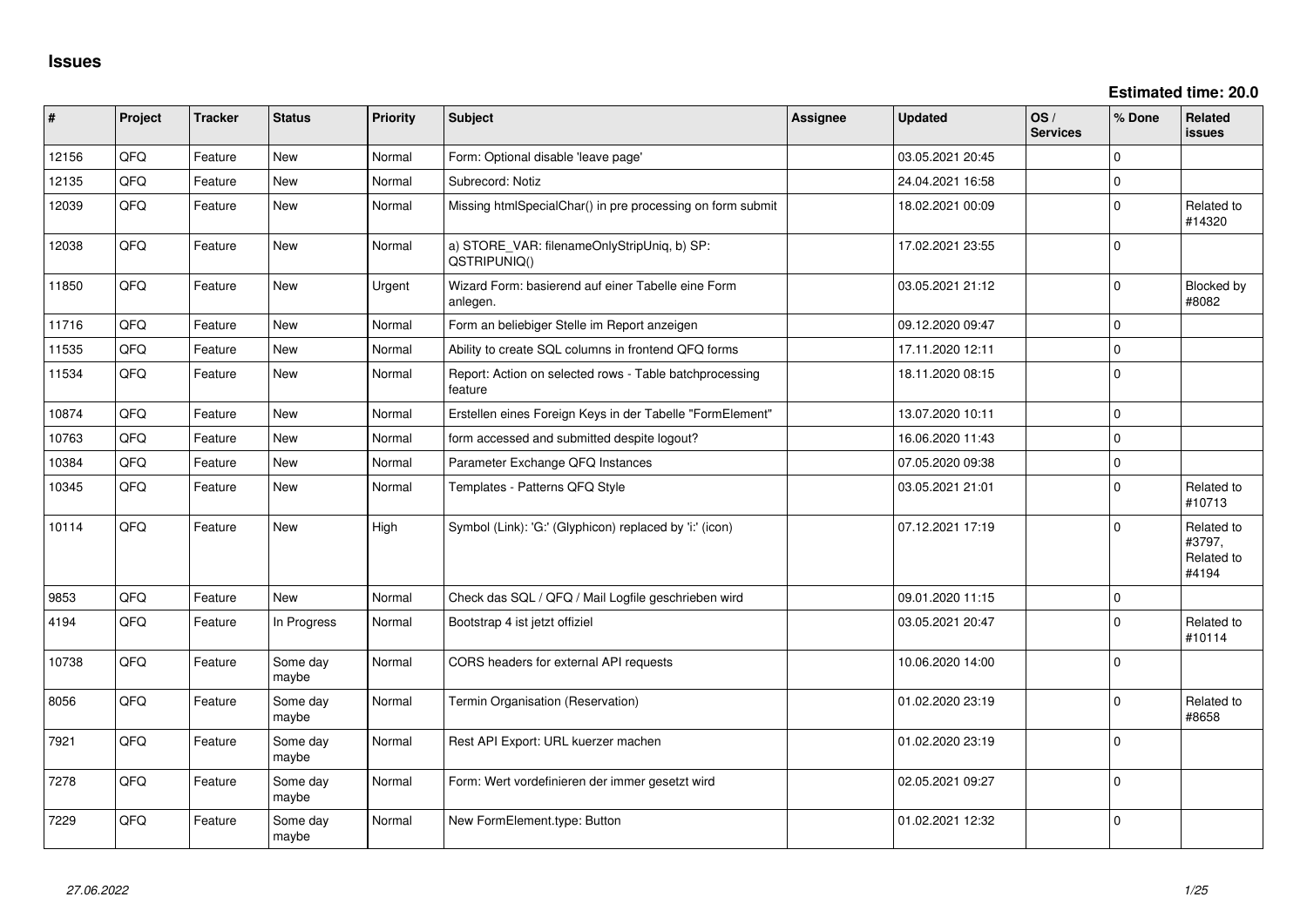| $\vert$ # | Project | <b>Tracker</b> | <b>Status</b>     | <b>Priority</b> | <b>Subject</b>                                                                    | Assignee | <b>Updated</b>   | OS/<br><b>Services</b> | % Done      | Related<br>issues   |
|-----------|---------|----------------|-------------------|-----------------|-----------------------------------------------------------------------------------|----------|------------------|------------------------|-------------|---------------------|
| 7108      | QFQ     | Feature        | Some day<br>maybe | Normal          | QFQ Wrap Elements                                                                 |          | 11.12.2019 16:01 |                        | $\Omega$    |                     |
| 7106      | QFQ     | Feature        | Some day<br>maybe | Normal          | Beispiel Nummerierung von Rows in Report                                          |          | 11.12.2019 16:01 |                        | $\Omega$    |                     |
| 7105      | QFQ     | Feature        | Some day<br>maybe | Normal          | Beispiel wie man in einer zweiten Tabelle speichert.                              |          | 11.12.2019 16:01 |                        | 0           |                     |
| 7104      | QFQ     | Feature        | Some day<br>maybe | Normal          | Manual: hint about escaping if '\r' appears in mail body                          |          | 11.12.2019 16:01 |                        | $\Omega$    |                     |
| 7100      | QFQ     | Feature        | Some day<br>maybe | Normal          | Download: log access, max downloads, time limit                                   |          | 01.02.2020 23:19 |                        | l 0         |                     |
| 6992      | QFQ     | Feature        | Some day<br>maybe | Normal          | DB exception: Syntax Highlight                                                    |          | 11.12.2019 16:01 |                        | $\Omega$    | Related to<br>#5450 |
| 6704      | QFQ     | Feature        | Some day<br>maybe | Normal          | Upload Mode: Bilder in Notizen rechts sollen aktuellen<br>Upload repräsentieren.  |          | 01.02.2020 23:19 |                        | $\Omega$    | Related to<br>#3264 |
| 6515      | QFQ     | Feature        | Some day<br>maybe | Normal          | Formular: Felder dynamisch ein/ausblenden                                         |          | 11.12.2019 16:02 |                        | $\Omega$    |                     |
| 6299      | QFQ     | Feature        | Some day<br>maybe | Normal          | Attack detection: log table with invalid SIP access                               |          | 11.12.2019 16:02 |                        | $\Omega$    | Related to<br>#3947 |
| 6288      | QFQ     | Feature        | Some day<br>maybe | Normal          | Best Practice: Erklaeren wie man ein Formular ganz in<br>'weiss' erstellen kann   |          | 11.12.2019 16:02 |                        | $\Omega$    |                     |
| 6084      | QFQ     | Feature        | Some day<br>maybe | Normal          | New escape type: 'D' - convert date                                               |          | 01.02.2020 23:19 |                        | $\mathbf 0$ |                     |
| 6083      | QFQ     | Feature        | Some day<br>maybe | Normal          | Dynamic Update: Value Check via SQL                                               |          | 11.12.2019 16:02 |                        | $\mathbf 0$ |                     |
| 5923      | QFQ     | Feature        | Some day<br>maybe | Normal          | fillStoreSystemBySqlLate                                                          |          | 01.02.2020 23:19 |                        | $\Omega$    |                     |
| 5895      | QFQ     | Feature        | Some day<br>maybe | Normal          | Tutorial: List of all QFQ Features                                                |          | 01.02.2020 23:19 |                        | $\mathbf 0$ |                     |
| 5893      | QFQ     | Feature        | Some day<br>maybe | Normal          | Edit on double-click                                                              |          | 01.02.2020 23:19 |                        | $\Omega$    | Related to<br>#5894 |
| 5892      | QFQ     | Feature        | Some day<br>maybe | Normal          | QFQ should use T3 API to manipulate FE GROUP<br>membership                        |          | 01.02.2020 23:20 |                        | $\Omega$    |                     |
| 5851      | QFQ     | Feature        | Some day<br>maybe | Normal          | Queue System implementieren: MQTT, RabbitMQ                                       |          | 01.02.2020 23:20 |                        | $\Omega$    | Related to<br>#5715 |
| 5850      | QFQ     | Feature        | Some day<br>maybe | Normal          | Deployment: In QFQ Doc best practice fuer zeitgemaesses<br>Deployment beschreiben |          | 01.02.2020 23:20 |                        | $\mathbf 0$ |                     |
| 5805      | QFQ     | Feature        | Some day<br>maybe | Normal          | TypeAHead SQL value instead of key stored                                         |          | 01.02.2020 23:19 |                        | $\Omega$    | Related to<br>#5444 |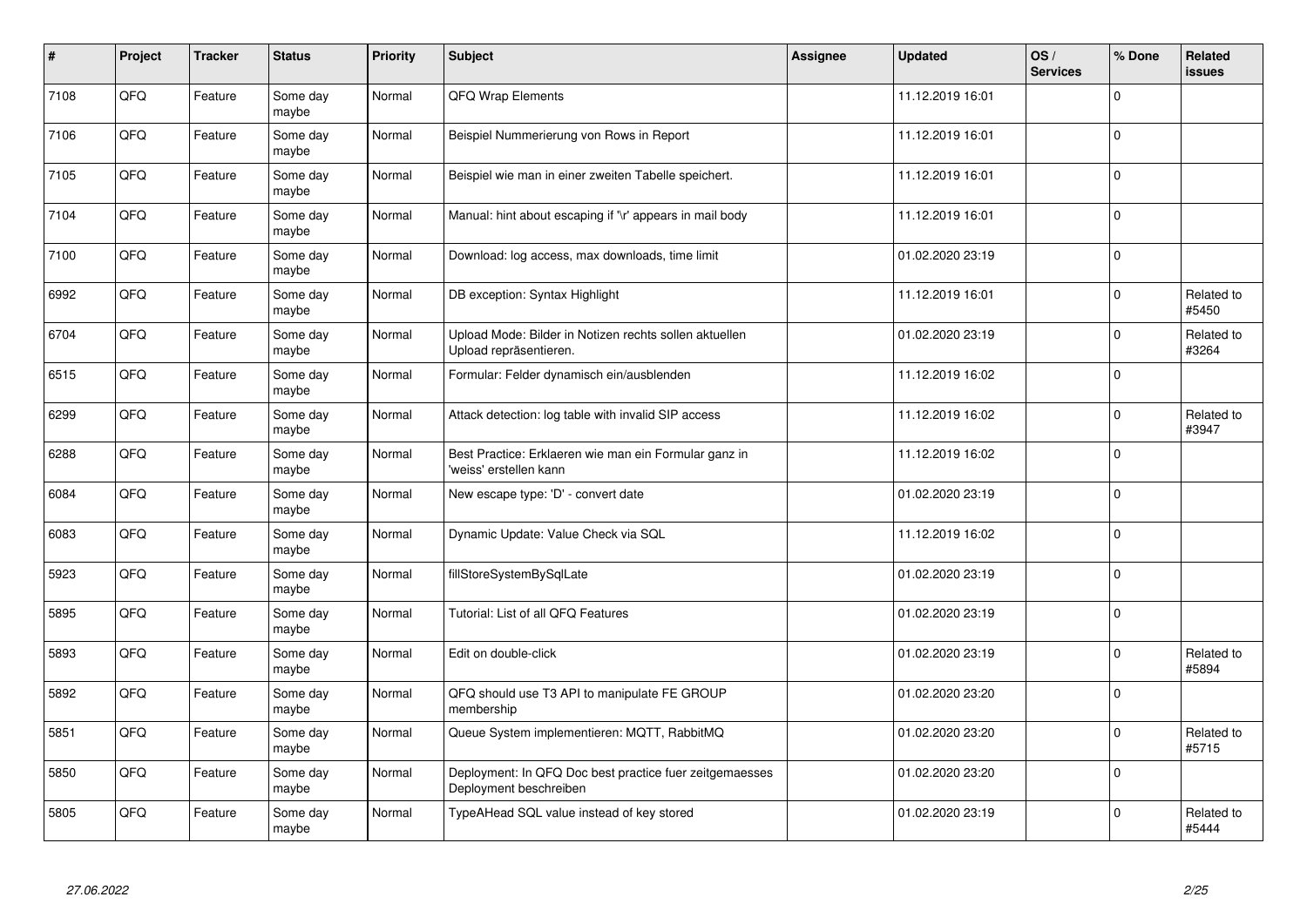| #    | Project | <b>Tracker</b> | <b>Status</b>     | <b>Priority</b> | <b>Subject</b>                                                                                                                                                | Assignee | <b>Updated</b>   | OS/<br><b>Services</b> | % Done       | <b>Related</b><br><b>issues</b> |
|------|---------|----------------|-------------------|-----------------|---------------------------------------------------------------------------------------------------------------------------------------------------------------|----------|------------------|------------------------|--------------|---------------------------------|
| 5783 | QFQ     | Feature        | Some day<br>maybe | Normal          | <b>BPMN View/Edit</b>                                                                                                                                         |          | 11.12.2019 16:02 |                        | $\Omega$     |                                 |
| 5455 | QFQ     | Feature        | Some day<br>maybe | Normal          | Mail Redirects grld abhaengig                                                                                                                                 |          | 01.02.2020 23:20 |                        | $\Omega$     |                                 |
| 5452 | QFQ     | Feature        | Some day<br>maybe | Normal          | Thumbnails from PDF: bad quality                                                                                                                              |          | 01.02.2020 23:20 |                        | l n          |                                 |
| 5342 | QFQ     | Feature        | Some day<br>maybe | Normal          | link - with HTML Attributes                                                                                                                                   |          | 01.02.2020 23:20 |                        | $\mathbf{0}$ | Related to<br>#14077            |
| 5160 | QFQ     | Feature        | Some day<br>maybe | Normal          | QFQ collaborative / together.js, ShareJS, y-js, collaborative,                                                                                                |          | 11.12.2019 16:02 |                        | $\Omega$     |                                 |
| 5129 | QFQ     | Feature        | Some day<br>maybe | Normal          | Reports: SQL fuer x Achse und y Achse                                                                                                                         |          | 11.12.2019 16:02 |                        | $\Omega$     |                                 |
| 4974 | QFQ     | Feature        | Some day<br>maybe | Normal          | Long polling - inform all listening clients of changes                                                                                                        |          | 11.12.2019 16:02 |                        | $\Omega$     |                                 |
| 4816 | QFQ     | Feature        | Some day<br>maybe | Normal          | Templates for QFQ Reports (Tables, Radios, )                                                                                                                  |          | 01.02.2020 23:20 |                        | $\mathbf 0$  |                                 |
| 4719 | QFQ     | Feature        | Some day<br>maybe | Normal          | Custom Message in Client in case of 'Browser tab close,<br>modification will be lost'                                                                         |          | 01.02.2020 23:20 |                        | $\Omega$     |                                 |
| 4640 | QFQ     | Feature        | Some day<br>maybe | Normal          | Rename System Forms                                                                                                                                           |          | 01.02.2020 23:20 |                        | 0            |                                 |
| 4627 | QFQ     | Feature        | Some day<br>maybe | Normal          | dbupdate: all tables - check 'create', 'modified' if it is possible<br>to change to default 'CURRENT_TIMESTAMP' and modified<br>'ON UPDATE CURRENT_TIMESTAMP' |          | 01.02.2020 23:20 |                        | $\Omega$     |                                 |
| 4626 | QFQ     | Feature        | Some day<br>maybe | Normal          | Mobile View: 'classBody=qfq-form-right' makes no sense                                                                                                        |          | 01.02.2020 23:20 |                        | $\Omega$     |                                 |
| 4551 | QFQ     | Feature        | Some day<br>maybe | Normal          | Set 'pills' via dynamicUpdate to show/hide/disabled                                                                                                           |          | 01.02.2020 23:20 |                        | $\mathbf{0}$ | Related to<br>#3752             |
| 4536 | QFQ     | Feature        | Some day<br>maybe | Normal          | FE upload: problem with delete if mutliple uploads an<br>FE.name="                                                                                            |          | 01.02.2020 23:20 |                        | $\mathbf 0$  |                                 |
| 4446 | QFQ     | Feature        | Some day<br>maybe | Normal          | New FE get same feldContainerId as last modifed FE                                                                                                            |          | 01.02.2020 23:20 |                        | $\Omega$     |                                 |
| 4445 | QFQ     | Feature        | Some day<br>maybe | Normal          | template group: Option to simulate fieldset                                                                                                                   |          | 28.06.2021 14:11 |                        | l 0          |                                 |
| 4444 | QFQ     | Feature        | Some day<br>maybe | Normal          | FE.type=upload: detect mime type                                                                                                                              |          | 11.12.2019 16:02 |                        | $\Omega$     | Related to<br>#4303             |
| 4443 | QFQ     | Feature        | Some day<br>maybe | Normal          | Form: multiple secondary tables                                                                                                                               |          | 01.02.2020 23:20 |                        | $\Omega$     |                                 |
| 4442 | QFQ     | Feature        | Some day<br>maybe | Normal          | Special Column Name: link - new symbol G (Glyph) to<br>choose any available symbol                                                                            |          | 11.12.2019 16:02 |                        | ١o           |                                 |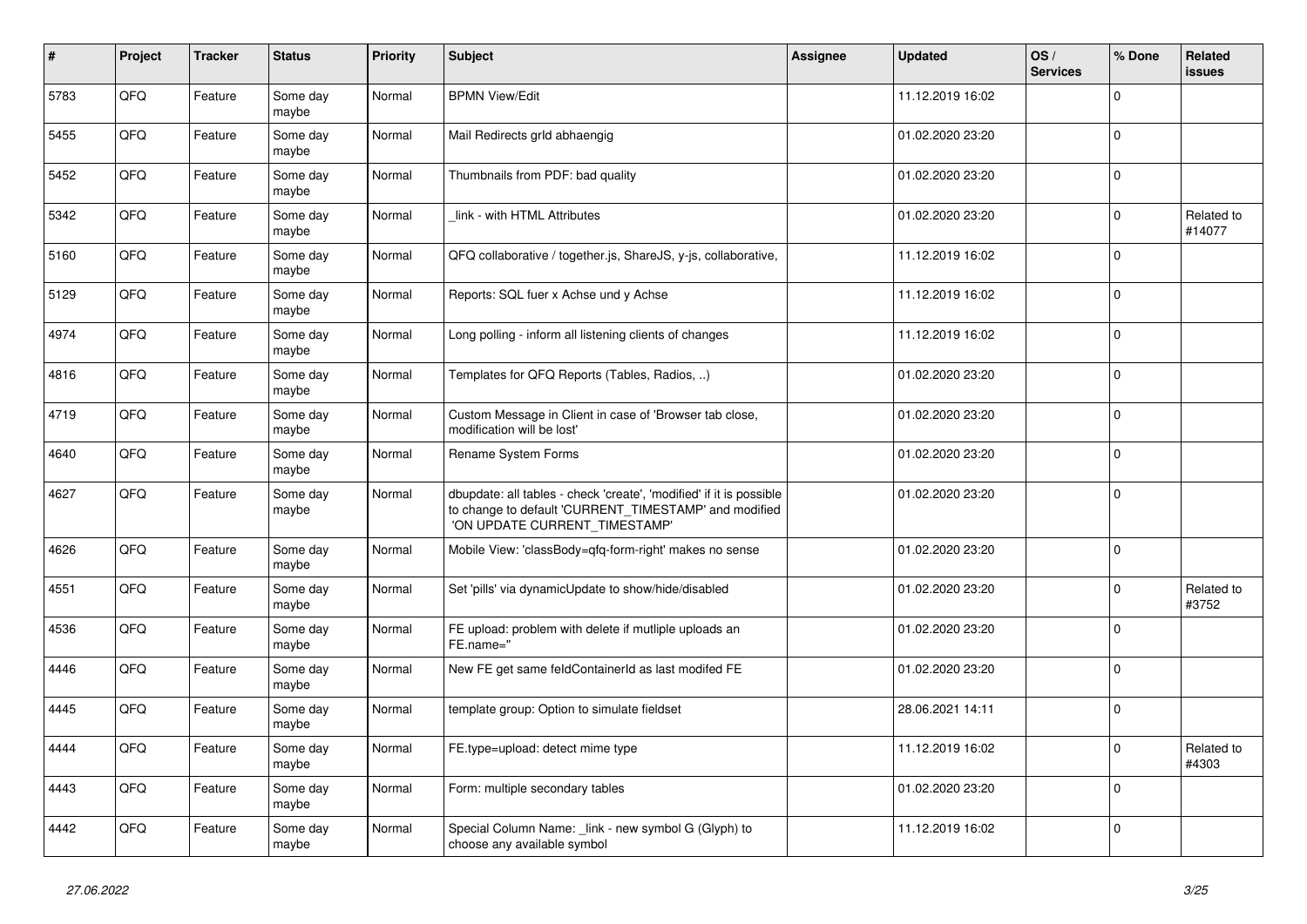| #    | Project | <b>Tracker</b> | <b>Status</b>     | <b>Priority</b> | <b>Subject</b>                                                                                                                                           | <b>Assignee</b> | <b>Updated</b>   | OS/<br><b>Services</b> | % Done      | Related<br><b>issues</b>                    |
|------|---------|----------------|-------------------|-----------------|----------------------------------------------------------------------------------------------------------------------------------------------------------|-----------------|------------------|------------------------|-------------|---------------------------------------------|
| 4440 | QFQ     | Feature        | Some day<br>maybe | Normal          | Manual.rst: explain how to. expand PHP Session to 4h                                                                                                     |                 | 11.12.2019 16:02 |                        | $\mathbf 0$ |                                             |
| 4439 | QFQ     | Feature        | Some day<br>maybe | Normal          | Log: report all actions fired by an FE Element, incl. the<br>original directive (slaveld, sqlInsert, )                                                   |                 | 01.02.2020 23:20 |                        | $\mathbf 0$ | Related to<br>#4432,<br>Related to<br>#5458 |
| 4435 | QFQ     | Feature        | Some day<br>maybe | Normal          | Report: striptags - specify allowed tags                                                                                                                 |                 | 01.02.2020 23:20 |                        | $\mathbf 0$ |                                             |
| 4433 | QFQ     | Feature        | Some day<br>maybe | Normal          | Log when SIP will be destroyed by QFQ for any (security)<br>reason                                                                                       |                 | 01.02.2020 23:20 |                        | $\mathbf 0$ | Related to<br>#4432.<br>Related to<br>#5458 |
| 4027 | QFQ     | Feature        | Some day<br>maybe | Normal          | Missing: orange 'check' / 'bullet'                                                                                                                       |                 | 11.12.2019 16:03 |                        | $\mathbf 0$ |                                             |
| 3880 | QFQ     | Feature        | Some day<br>maybe | Normal          | Form 'Form': anlegen einer Tabelle                                                                                                                       |                 | 14.01.2021 10:12 |                        | $\mathbf 0$ |                                             |
| 3879 | QFQ     | Feature        | Some day<br>maybe | Normal          | Form 'FormElement': Beim Feld 'name' rechts in der Notiz<br>einen Link einblenden - a) aktuelle Definition anzeigen, b)<br>Spalte in der Tabelle anlegen |                 | 11.12.2019 16:03 |                        | $\mathbf 0$ |                                             |
| 3878 | QFQ     | Feature        | Some day<br>maybe | Normal          | Form 'FormElement': Spalte 'name' typeAhead mit<br>Spaltennamen der Primarytable.                                                                        |                 | 11.12.2019 16:03 |                        | $\mathbf 0$ |                                             |
| 3646 | QFQ     | Feature        | Some day<br>maybe | Normal          | Moeglichkeit HTML Tags in Reports auszugeben (zu<br>enkodieren: htmlspecialchars)                                                                        |                 | 11.12.2019 16:02 |                        | $\mathbf 0$ | Related to<br>#14320                        |
| 3617 | QFQ     | Feature        | Some day<br>maybe | Normal          | Load javascripts at bottom                                                                                                                               |                 | 11.12.2019 16:02 |                        | $\mathbf 0$ |                                             |
| 3567 | QFQ     | Feature        | Some day<br>maybe | Low             | 'Save', 'Close', 'New' als FormElement                                                                                                                   |                 | 11.12.2019 16:02 |                        | $\mathbf 0$ |                                             |
| 3495 | QFQ     | Feature        | Some day<br>maybe | Normal          | Predifined Parameter werden nicht in '+' (add new record)<br>SIP gerendert.                                                                              |                 | 11.12.2019 16:02 |                        | $\mathbf 0$ |                                             |
| 2950 | QFQ     | Feature        | Some day<br>maybe | Normal          | Inhalt QFQ Records als File                                                                                                                              |                 | 11.12.2019 16:03 |                        | $\mathbf 0$ |                                             |
| 1623 | QFQ     | Feature        | Some day<br>maybe | Normal          | RealURL                                                                                                                                                  |                 | 11.12.2019 16:03 |                        | $30\,$      |                                             |
| 1510 | QFQ     | Feature        | Some day<br>maybe | Normal          | jquery von google laden, falls das nicht geht lokal                                                                                                      |                 | 11.12.2019 16:03 |                        | $\mathbf 0$ |                                             |
| 1253 | QFQ     | Feature        | Some day<br>maybe | Normal          | QF: Colorpicker                                                                                                                                          |                 | 11.12.2019 16:03 |                        | $\mathbf 0$ |                                             |
| 1251 | QFQ     | Feature        | Some day<br>maybe | Normal          | QF: Combo                                                                                                                                                |                 | 11.12.2019 16:03 |                        | $\mathbf 0$ |                                             |
| 1234 | QFQ     | Feature        | Some day<br>maybe | Normal          | QF: Record numbering: Im Grid soll in Spalte 1 optional die<br>laufende Nummer der Records angezeigt werden.                                             |                 | 01.02.2020 23:20 |                        | $\mathbf 0$ |                                             |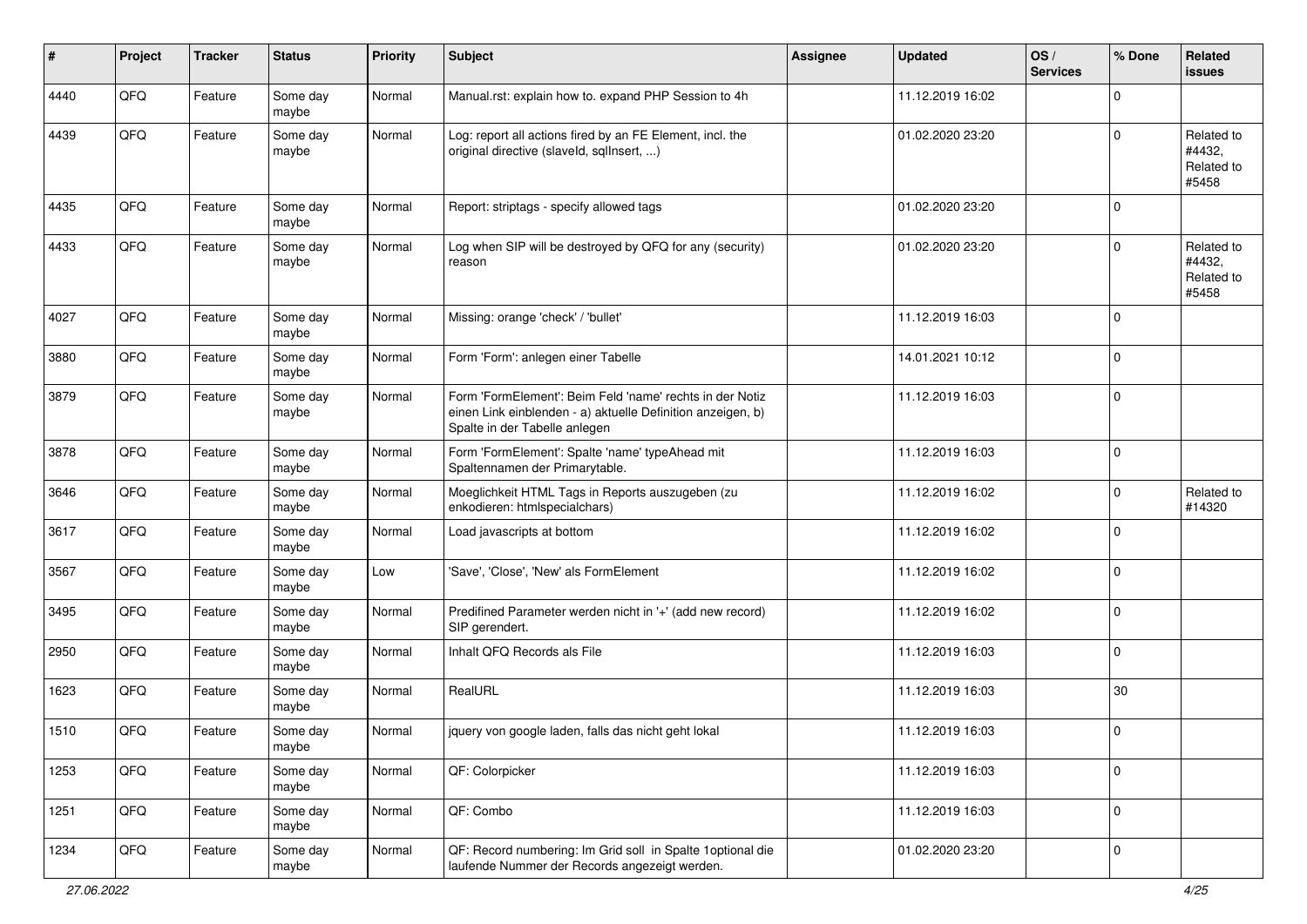| ∦     | Project | <b>Tracker</b> | <b>Status</b>     | <b>Priority</b> | <b>Subject</b>                                                                            | Assignee | <b>Updated</b>   | OS/<br><b>Services</b> | % Done       | <b>Related</b><br>issues |
|-------|---------|----------------|-------------------|-----------------|-------------------------------------------------------------------------------------------|----------|------------------|------------------------|--------------|--------------------------|
| 955   | QFQ     | Feature        | Some day<br>maybe | Normal          | QF: Notizen vor/nach dem Form                                                             |          | 01.02.2020 23:20 |                        | $\Omega$     |                          |
| 880   | QFQ     | Feature        | Some day<br>maybe | Urgent          | Security: PHP, SQL Injection, XSS                                                         |          | 03.05.2021 21:14 |                        | $\Omega$     | Related to<br>#14320     |
| 11715 | QFQ     | Bug            | <b>New</b>        | Normal          | acceptZeroAsRequired and requiredOffButMark do not<br>coincide                            |          | 08.12.2020 12:13 |                        | $\Omega$     |                          |
| 11522 | QFQ     | Bug            | <b>New</b>        | Normal          | Aus/Einblenden von Reitern                                                                |          | 13.11.2020 14:58 |                        | $\Omega$     |                          |
| 11195 | QFQ     | Bug            | <b>New</b>        | Low             | Dynamic Update: Note not updated if new text is empty<br>(v20.4)                          |          | 25.09.2020 11:14 |                        | $\Omega$     |                          |
| 10890 | QFQ     | Bug            | <b>New</b>        | Normal          | AutoCron hangs                                                                            |          | 20.07.2020 13:56 |                        | $\mathbf 0$  |                          |
| 10766 | QFQ     | Bug            | <b>New</b>        | High            | Radiobutton / parameter.buttonClass=btn-default: dynamic<br>update                        |          | 03.05.2021 21:12 |                        | $\Omega$     | Related to<br>#11237     |
| 10759 | QFQ     | Bug            | <b>New</b>        | Normal          | emptyMeansNull - Feld falsch aktualisiert                                                 |          | 12.11.2020 23:45 |                        | $\Omega$     |                          |
| 10324 | QFQ     | Bug            | <b>New</b>        | Normal          | Excel Export mit Template funktioniert nur, wenn Template<br>vor uid kommt                |          | 30.03.2020 11:20 |                        | $\Omega$     | Related to<br>#10257     |
| 9855  | QFQ     | Bug            | <b>New</b>        | Normal          | <b>Required Check</b>                                                                     |          | 01.02.2020 15:56 |                        | $\Omega$     |                          |
| 9126  | QFQ     | <b>Bug</b>     | Some day<br>maybe | Normal          | hidden Form elements are present in page source                                           |          | 02.01.2021 18:41 |                        | $\mathbf{0}$ |                          |
| 9024  | QFQ     | Bug            | Some day<br>maybe | Normal          | QFQ Einarbeitung                                                                          |          | 01.02.2020 15:56 |                        | $\mathbf 0$  |                          |
| 9020  | QFQ     | Bug            | Some day<br>maybe | Normal          | radio mit buttonClass und dynamicUpdate lassen sich nicht<br>kombinieren                  |          | 11.12.2019 16:01 |                        | $\Omega$     |                          |
| 7402  | QFQ     | Bug            | Some day<br>maybe | Normal          | thumbnail cache: outdated picture when permission denied<br>and permission resolved.      |          | 01.02.2020 23:20 |                        | $\Omega$     |                          |
| 7281  | QFQ     | Bug            | Some day<br>maybe | Normal          | Subrecords: on large screen separator line too short                                      |          | 01.02.2020 23:19 |                        | $\Omega$     |                          |
| 7101  | QFQ     | Bug            | Some day<br>maybe | Normal          | 'form' in SIP and 'report' - breaks                                                       |          | 01.02.2020 23:20 |                        | $\Omega$     |                          |
| 5877  | QFQ     | Bug            | Some day<br>maybe | Normal          | FE.type=note:bsColumn strange behaviour                                                   |          | 01.02.2020 23:19 |                        | 0            |                          |
| 4546  | QFQ     | Bug            | Some day<br>maybe | Normal          | NH: SIP storage is destroyed                                                              |          | 01.02.2020 23:20 |                        | $\mathbf 0$  |                          |
| 4441  | QFQ     | Bug            | Some day<br>maybe | Normal          | \$_SERVER Vars sollten nur aus dem Store genommen<br>werden - Code entsprechend anpassen. |          | 11.12.2019 16:02 |                        | $\Omega$     |                          |
| 4138  | QFQ     | Bug            | Some day<br>maybe | Normal          | style fehlt                                                                               |          | 11.12.2019 16:03 |                        | $\Omega$     |                          |
| 4122  | QFQ     | Bug            | Some day<br>maybe | Normal          | file: Render Mode hat keinen Effekt                                                       |          | 11.12.2019 16:03 |                        | $\Omega$     |                          |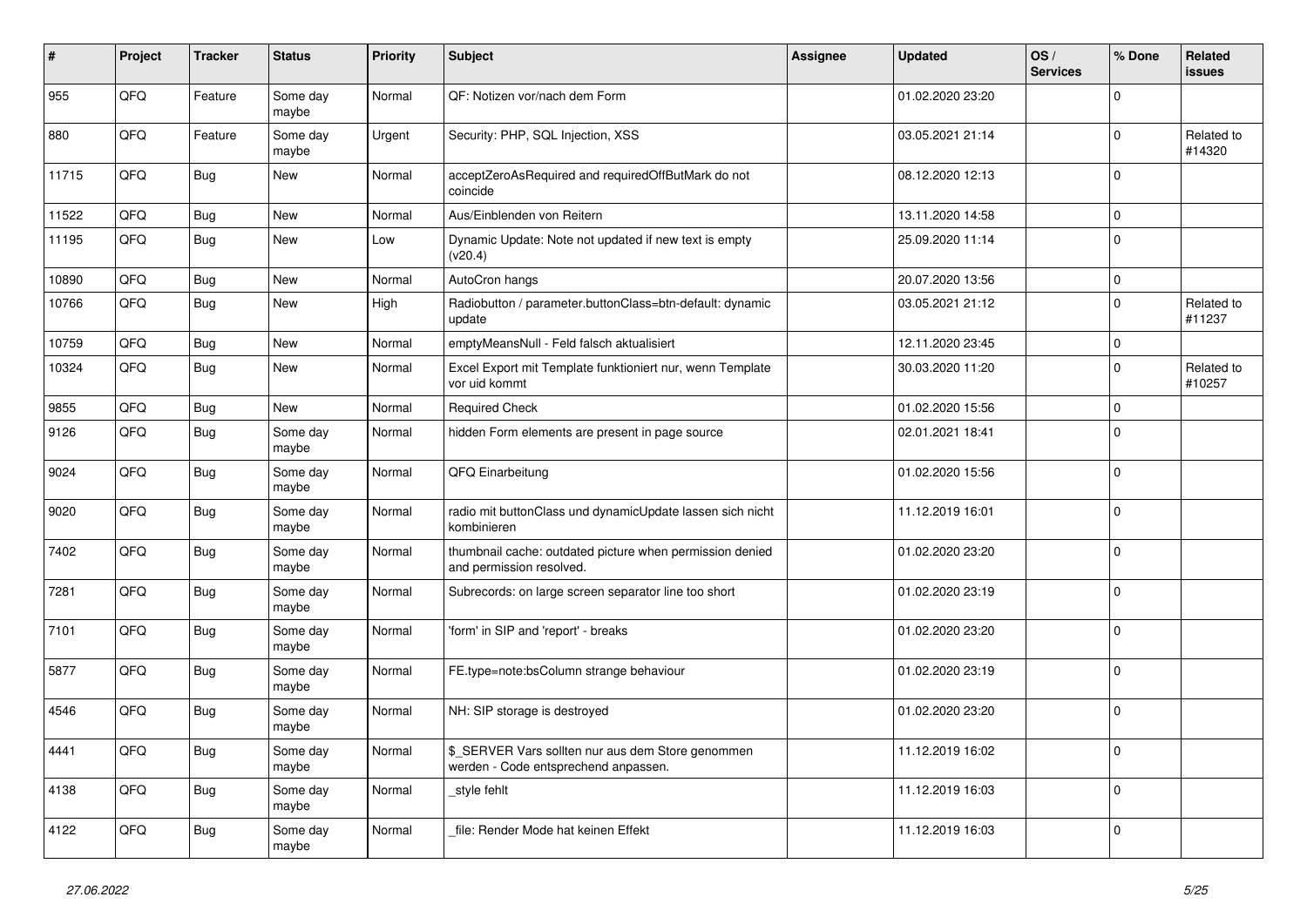| $\pmb{\sharp}$ | Project | <b>Tracker</b> | <b>Status</b>     | <b>Priority</b> | <b>Subject</b>                                                        | Assignee        | <b>Updated</b>   | OS/<br><b>Services</b> | % Done      | Related<br>issues                                                      |
|----------------|---------|----------------|-------------------|-----------------|-----------------------------------------------------------------------|-----------------|------------------|------------------------|-------------|------------------------------------------------------------------------|
| 14185          | QFQ     | Feature        | <b>New</b>        | Normal          | External/Autocron.php - better suitable directory                     | Support: System | 28.05.2022 11:03 |                        | $\Omega$    |                                                                        |
| 12556          | QFQ     | Feature        | <b>New</b>        | Normal          | Pills Title: colored = static or dynamic on allrequiredgiven          | Benjamin Baer   | 19.03.2022 17:49 |                        | $\Omega$    |                                                                        |
| 12490          | QFQ     | Feature        | New               | Normal          | Loading Plugins in QFQ - see what tinymce does. (lazy<br>loading)     | Benjamin Baer   | 08.06.2022 10:37 |                        | $\Omega$    | Related to<br>#12611,<br>Related to<br>#10013,<br>Related to<br>#7732  |
| 12476          | QFQ     | Feature        | <b>New</b>        | Normal          | clearMe: a) should trigger 'dirty', b) sticky on textarea resize      | Benjamin Baer   | 04.01.2022 08:40 |                        | $\mathbf 0$ | Related to<br>#9528                                                    |
| 10003          | QFQ     | Feature        | Priorize          | Normal          | fieldset: stronger visualize group                                    | Benjamin Baer   | 12.02.2020 08:13 |                        | $\mathbf 0$ |                                                                        |
| 9135           | QFQ     | Feature        | Priorize          | Normal          | Progress Bar generic / replace old hourglass download<br>popup        | Benjamin Baer   | 03.01.2022 07:43 |                        | $\Omega$    |                                                                        |
| 7965           | QFQ     | Feature        | Priorize          | Normal          | Input type 'text' with visual format - currency                       | Benjamin Baer   | 03.01.2022 07:45 |                        | $\mathbf 0$ |                                                                        |
| 7730           | QFQ     | Feature        | Priorize          | Normal          | SELECT Box: title in between                                          | Benjamin Baer   | 01.02.2020 23:22 |                        | $\mathbf 0$ |                                                                        |
| 6870           | QFQ     | Feature        | Priorize          | Normal          | Click on '_link' triggers an API call                                 | Benjamin Baer   | 03.01.2022 08:25 |                        | $\mathbf 0$ |                                                                        |
| 6801           | QFQ     | Feature        | Priorize          | Normal          | Fabric: Maximize / FullIscreen                                        | Benjamin Baer   | 21.03.2022 09:56 |                        | $\mathbf 0$ |                                                                        |
| 6224           | QFQ     | Feature        | Priorize          | Normal          | Dynamic update: fade in/out fields                                    | Benjamin Baer   | 21.03.2022 09:50 |                        | $\mathbf 0$ |                                                                        |
| 5562           | QFQ     | Feature        | Priorize          | Normal          | Drag'n'Drop fuer Uploads                                              | Benjamin Baer   | 21.03.2022 09:52 |                        | $\mathbf 0$ | Related to<br>#9706                                                    |
| 5366           | QFQ     | Feature        | Priorize          | Normal          | Saving with keyboard shortcuts                                        | Benjamin Baer   | 21.03.2022 09:47 |                        | $\mathbf 0$ |                                                                        |
| 7602           | QFQ     | Feature        | ToDo              | High            | Multi Select: with checkboxes                                         | Benjamin Baer   | 22.03.2022 09:07 |                        | 0           |                                                                        |
| 9548           | QFQ     | Feature        | Feedback          | High            | FormElement: Pattern mismatch - optional report only on<br>focus lost | Benjamin Baer   | 03.05.2021 21:14 |                        | $\Omega$    |                                                                        |
| 9130           | QFQ     | Feature        | Some day<br>maybe | Normal          | tablesorter: Automatic Row numbering / Zeilenummer                    | Benjamin Baer   | 01.02.2020 23:22 |                        | $\mathbf 0$ |                                                                        |
| 8522           | QFQ     | Feature        | Some day<br>maybe | Normal          | build QFQ - npm warnings                                              | Benjamin Baer   | 01.02.2020 23:19 |                        | 50          |                                                                        |
| 7732           | QFQ     | Feature        | Some day<br>maybe | Normal          | Javascript: Lazy Loading der add on libs                              | Benjamin Baer   | 08.06.2022 10:38 |                        | $\Omega$    | Related to<br>#12611,<br>Related to<br>#12490,<br>Related to<br>#10013 |
| 6972           | QFQ     | Feature        | Some day<br>maybe | Normal          | Fabric Clipboard / cross browser tab                                  | Benjamin Baer   | 01.02.2020 23:21 |                        | $\Omega$    |                                                                        |
| 6970           | QFQ     | Feature        | Some day<br>maybe | Normal          | tablesorter: default fuer 'sortReset' aendern von 'Ctrl' zu 'Alt'     | Benjamin Baer   | 01.02.2020 23:21 |                        | $\Omega$    |                                                                        |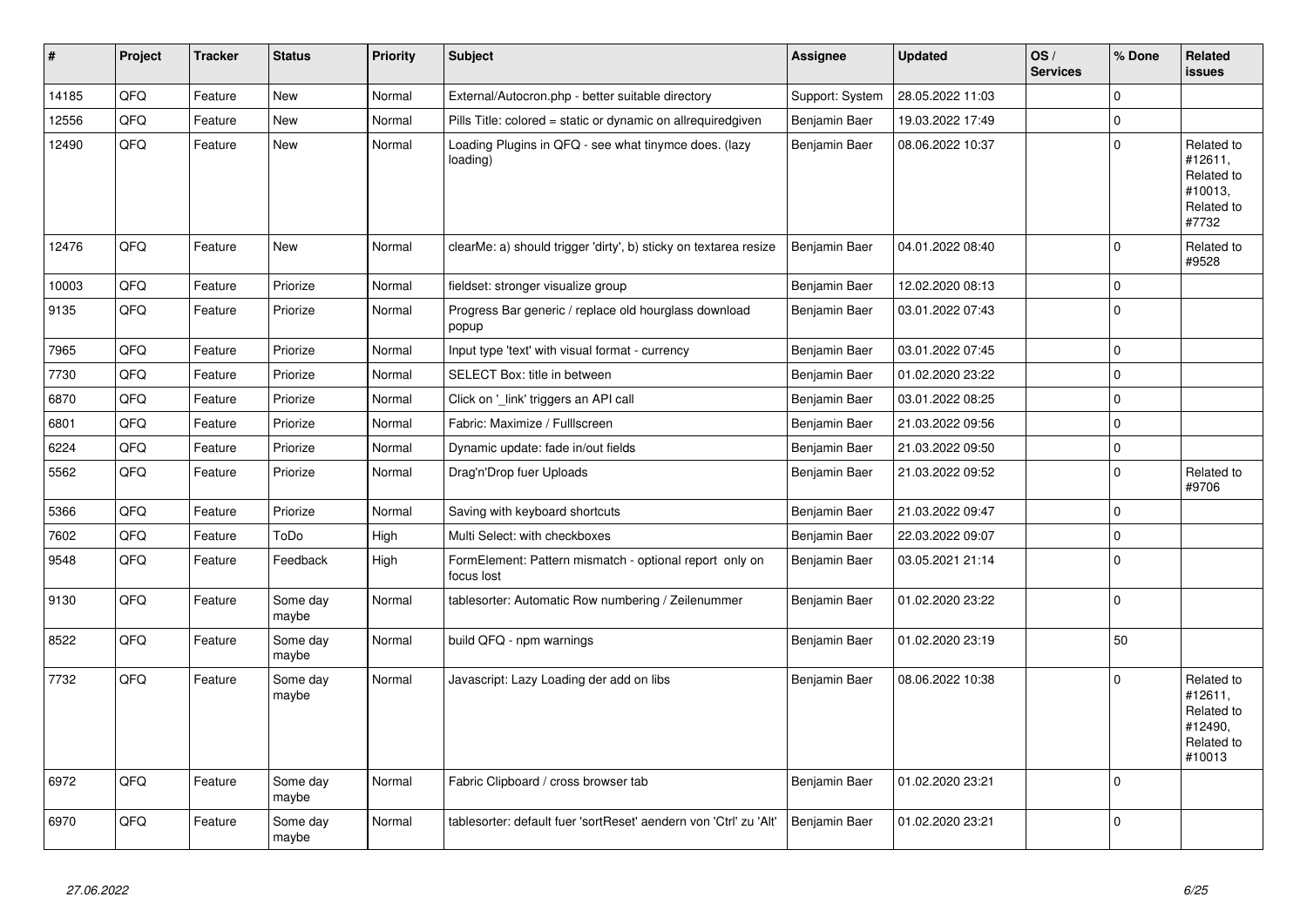| ∦     | Project | <b>Tracker</b> | <b>Status</b>     | <b>Priority</b> | <b>Subject</b>                                                                                                                                           | <b>Assignee</b> | <b>Updated</b>   | OS/<br><b>Services</b> | % Done      | Related<br><b>issues</b>                                               |
|-------|---------|----------------|-------------------|-----------------|----------------------------------------------------------------------------------------------------------------------------------------------------------|-----------------|------------------|------------------------|-------------|------------------------------------------------------------------------|
| 5389  | QFQ     | Feature        | Some dav<br>maybe | Normal          | QFQ Design: Multline label / note                                                                                                                        | Benjamin Baer   | 01.02.2020 23:19 |                        | $\Omega$    |                                                                        |
| 5024  | QFQ     | Feature        | Some day<br>maybe | Normal          | Fabric: Generate PDF with edits                                                                                                                          | Benjamin Baer   | 01.02.2020 23:20 |                        | $\mathbf 0$ | Related to<br>#10704                                                   |
| 4420  | QFQ     | Feature        | Some day<br>maybe | Normal          | Client: Local Storage - store the changes of a form, local in<br>the browser.                                                                            | Benjamin Baer   | 11.12.2019 16:02 |                        | $\Omega$    |                                                                        |
| 3692  | QFQ     | Feature        | Some day<br>maybe | Normal          | QFQ Webseite                                                                                                                                             | Benjamin Baer   | 11.12.2019 16:02 |                        | $\Omega$    | Related to<br>#5033                                                    |
| 3415  | QFQ     | Feature        | Some day<br>maybe | Normal          | FE Login Box Templatefile                                                                                                                                | Benjamin Baer   | 11.12.2019 16:02 |                        | $\mathbf 0$ |                                                                        |
| 13647 | QFQ     | Bug            | New               | Normal          | Autofocus funktioniert nicht auf Chrome                                                                                                                  | Benjamin Baer   | 19.03.2022 17:44 |                        | $\Omega$    |                                                                        |
| 13528 | QFQ     | Bug            | <b>New</b>        | Normal          | gfg.io > releases: es wird kein neues Release angelegt                                                                                                   | Benjamin Baer   | 19.03.2022 17:46 |                        | $\mathbf 0$ |                                                                        |
| 11237 | QFQ     | <b>Bug</b>     | New               | High            | Radiobutton / parameter.buttonClass= btn-default - kein dirty<br>Trigger                                                                                 | Benjamin Baer   | 03.05.2021 21:12 |                        | $\Omega$    | Related to<br>#10766                                                   |
| 11057 | QFQ     | Bug            | <b>New</b>        | High            | Checkboxes ohne span.checkmark im Report werden<br>ausgeblendet                                                                                          | Benjamin Baer   | 03.05.2021 21:12 |                        | $\Omega$    | Related to<br>#11039                                                   |
| 6566  | QFQ     | Bug            | Priorize          | Normal          | Link Function 'delete': provided parameter missing on page<br>reload                                                                                     | Benjamin Baer   | 03.01.2022 08:08 |                        | $\Omega$    |                                                                        |
| 6140  | QFQ     | <b>Bug</b>     | Priorize          | Normal          | QFQ DnD Sort: Locked fields                                                                                                                              | Benjamin Baer   | 21.03.2022 09:56 |                        | $\mathbf 0$ |                                                                        |
| 4457  | QFQ     | <b>Bug</b>     | Priorize          | Normal          | typeahead: pressing return to select an item, saves the form<br>and closes the form.                                                                     | Benjamin Baer   | 03.01.2022 08:01 |                        | $\Omega$    | Related to<br>#4398                                                    |
| 2665  | QFQ     | Bug            | Priorize          | Normal          | Dynamic Update funktioniert nicht, wenn beim<br>entsprechenden FormElement eine size angegeben ist.                                                      | Benjamin Baer   | 03.01.2022 08:12 |                        | 30          |                                                                        |
| 9898  | QFQ     | <b>Bug</b>     | Feedback          | Normal          | Formular trotz Timeout gespeichert                                                                                                                       | Benjamin Baer   | 01.02.2020 15:56 |                        | $\mathbf 0$ |                                                                        |
| 9535  | QFQ     | <b>Bug</b>     | Feedback          | Normal          | Report:  AS ' vertical' - column to wide - vertical >> rot45,<br>rot <sub>90</sub>                                                                       | Benjamin Baer   | 01.02.2020 15:56 |                        | $\Omega$    |                                                                        |
| 4454  | QFQ     | <b>Bug</b>     | Some day<br>maybe | Normal          | Required Elements: multiple elements in a row - whole row<br>marked if only one input is empty.                                                          | Benjamin Baer   | 01.02.2020 23:20 |                        | $\Omega$    |                                                                        |
| 4398  | QFQ     | Bug            | Some day<br>maybe | Normal          | Typeahead: mouse click in a prefilled input opens a single<br>item dropdown with the current value - click on it seems to<br>set the value, not the key. | Benjamin Baer   | 01.02.2020 23:20 |                        | $\Omega$    | Related to<br>#4457                                                    |
| 2063  | QFQ     | Bug            | Some day<br>maybe | Normal          | Pills auf 'inaktiv' setzen falls keine Element auf dem Pill<br>sichtbar sind.                                                                            | Benjamin Baer   | 11.12.2019 16:03 |                        | $\Omega$    | Related to<br>#3752                                                    |
| 14187 | QFQ     | Feature        | <b>New</b>        | High            | gfg.log: show current URL                                                                                                                                | Carsten Rose    | 28.05.2022 11:02 |                        | $\Omega$    | Related to<br>#13933,<br>Related to<br>#12532,<br>Related to<br>#11893 |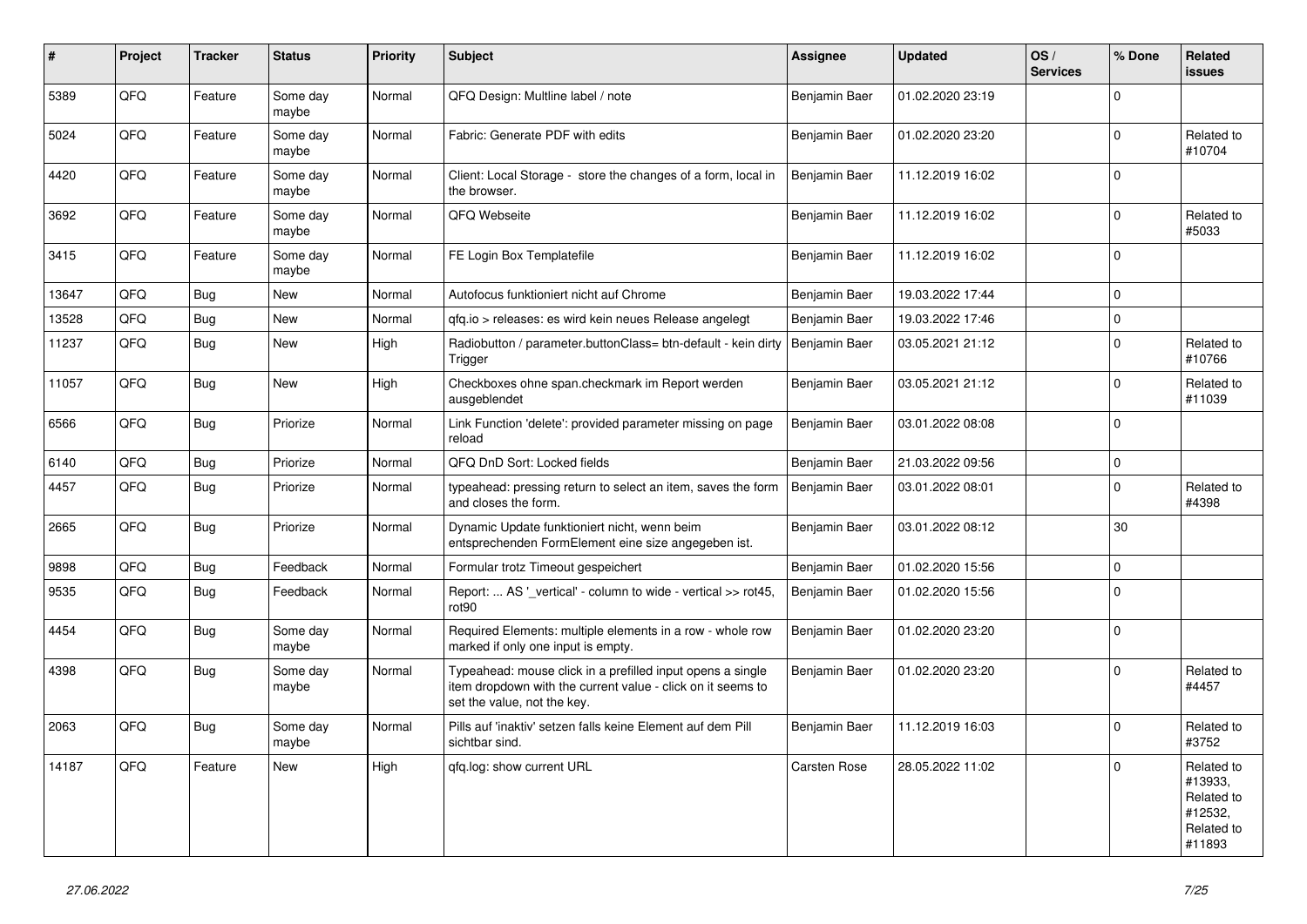| #     | Project | <b>Tracker</b> | <b>Status</b> | <b>Priority</b> | Subject                                                                                                                               | <b>Assignee</b>     | <b>Updated</b>   | OS/<br><b>Services</b> | % Done      | Related<br><b>issues</b>                      |
|-------|---------|----------------|---------------|-----------------|---------------------------------------------------------------------------------------------------------------------------------------|---------------------|------------------|------------------------|-------------|-----------------------------------------------|
| 14090 | QFQ     | Feature        | <b>New</b>    | Normal          | Nützliche _script funktionen                                                                                                          | Carsten Rose        | 28.05.2022 11:03 |                        | $\mathbf 0$ |                                               |
| 13843 | QFQ     | Feature        | <b>New</b>    | Normal          | Create JWT via QFQ                                                                                                                    | Carsten Rose        | 19.03.2022 17:42 |                        | $\mathbf 0$ |                                               |
| 13841 | QFQ     | Feature        | New           | Normal          | Create PDF via iText - evaluate                                                                                                       | Carsten Rose        | 19.03.2022 17:42 |                        | $\mathbf 0$ |                                               |
| 13700 | QFQ     | Feature        | <b>New</b>    | Normal          | Redesign qfq.io Seite                                                                                                                 | Carsten Rose        | 19.03.2022 17:43 |                        | $\mathbf 0$ |                                               |
| 13467 | QFQ     | Feature        | New           | Normal          | ChangeLog Generator                                                                                                                   | Carsten Rose        | 19.03.2022 17:46 |                        | $\mathbf 0$ | Related to<br>#11460                          |
| 13354 | QFQ     | Feature        | New           | Normal          | Using Websocket in QFQ                                                                                                                | Carsten Rose        | 10.11.2021 15:47 |                        | $\mathbf 0$ |                                               |
| 12679 | QFQ     | Feature        | <b>New</b>    | Normal          | tablesorter: custom column width                                                                                                      | Carsten Rose        | 16.06.2021 11:10 |                        | $\mathbf 0$ |                                               |
| 12664 | QFQ     | Feature        | New           | Normal          | TinyMCE: report/remove malicous HTML/JS Code                                                                                          | Carsten Rose        | 19.03.2022 17:47 |                        | 0           | Related to<br>#14320                          |
| 12632 | QFQ     | Feature        | New           | Normal          | TinyMCE: Prepare CSS classes for images                                                                                               | Carsten Rose        | 04.06.2021 14:35 |                        | 100         | Blocked by<br>#12186                          |
| 12603 | QFQ     | Feature        | <b>New</b>    | Normal          | Dropdown (Select), Radio, checkbox:<br>itemListAlways={{!SELECT key, value}}                                                          | Carsten Rose        | 19.03.2022 17:47 |                        | $\mathbf 0$ |                                               |
| 12544 | QFQ     | Feature        | New           | High            | a) ' AS _link' new also as ' AS _format', b) sortierung via<br>'display: none;', c) ' format' benoeitgt nicht zwingend<br>u/U/p/m/z/d | <b>Carsten Rose</b> | 14.12.2021 16:03 |                        | $\mathbf 0$ |                                               |
| 12532 | QFQ     | Feature        | New           | High            | SIP-Parameter bei Seitenaufruf in Browser-Console<br>anzeigen                                                                         | Carsten Rose        | 07.12.2021 17:19 |                        | $\mathbf 0$ | Related to<br>#11893,<br>Related to<br>#14187 |
| 12480 | QFQ     | Feature        | <b>New</b>    | Normal          | If QFQ upgrade is running, block further request                                                                                      | Carsten Rose        | 03.05.2021 20:45 |                        | $\mathbf 0$ |                                               |
| 12477 | QFQ     | Feature        | New           | Normal          | Support for refactoring: Form, FormElement, diverse<br>Tabellen/Spalten, tt-content Records                                           | Carsten Rose        | 03.05.2021 20:45 |                        | $\mathbf 0$ |                                               |
| 12474 | QFQ     | Feature        | <b>New</b>    | Normal          | Check BaseConfigURL if it is given and the the last char is '/'                                                                       | <b>Carsten Rose</b> | 03.05.2021 20:45 |                        | $\mathbf 0$ |                                               |
| 12465 | QFQ     | Feature        | <b>New</b>    | Normal          | QFQ Function: use in FE to fill StoreRecord                                                                                           | Carsten Rose        | 05.05.2021 21:58 |                        | $\pmb{0}$   |                                               |
| 12413 | QFQ     | Feature        | New           | Normal          | STORE TYPO3: enhance for {{be users.email:T}},<br>{{fe users.email:T}}                                                                | Carsten Rose        | 03.05.2021 20:45 |                        | $\mathbf 0$ | Related to<br>#12412,<br>Related to<br>#10012 |
| 12412 | QFQ     | Feature        | New           | Normal          | Action/Escape qualifier 'e' (empty), '0': if given, an empty<br>string (or '0') will be treated as 'not found'                        | Carsten Rose        | 08.05.2021 09:40 |                        | $\mathbf 0$ | Related to<br>#12413,<br>Related to<br>#10012 |
| 12400 | QFQ     | Feature        | New           | Normal          | Tutorial ist in QFQ Doku, Wird in der Suche gefunden, es<br>gibt aber kein Menupunkt - Inhalt ueberpruefen                            | Carsten Rose        | 03.05.2021 20:45 |                        | $\mathbf 0$ |                                               |
| 12330 | QFQ     | Feature        | New           | Normal          | Copy to input field / text area / TinyMCE                                                                                             | Carsten Rose        | 07.04.2021 09:01 |                        | $\pmb{0}$   |                                               |
| 12269 | QFQ     | Feature        | New           | Normal          | 2FA - Login                                                                                                                           | Carsten Rose        | 03.05.2021 20:45 |                        | $\mathsf 0$ |                                               |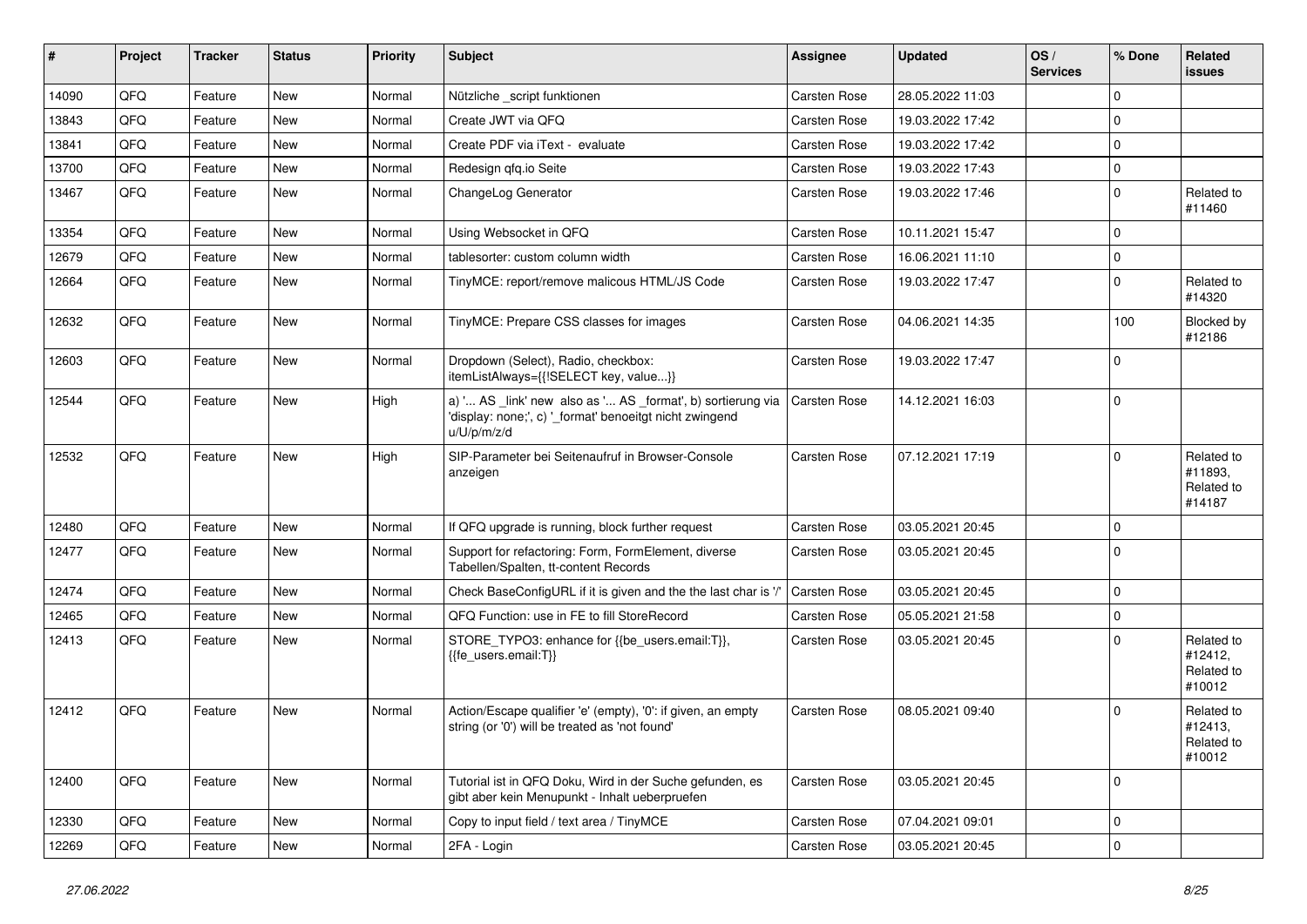| ∦     | Project | <b>Tracker</b> | <b>Status</b> | <b>Priority</b> | <b>Subject</b>                                                                                                      | <b>Assignee</b>                                        | <b>Updated</b>      | OS/<br><b>Services</b> | % Done      | Related<br>issues                             |                      |
|-------|---------|----------------|---------------|-----------------|---------------------------------------------------------------------------------------------------------------------|--------------------------------------------------------|---------------------|------------------------|-------------|-----------------------------------------------|----------------------|
| 12186 | QFQ     | Feature        | New           | High            | TinyMCE Config für Objekte                                                                                          | <b>Carsten Rose</b>                                    | 07.12.2021 17:19    |                        | $\mathbf 0$ | <b>Blocks</b><br>#12632                       |                      |
| 12163 | QFQ     | Feature        | New           | Normal          | Checkbox: table wrap                                                                                                | <b>Carsten Rose</b>                                    | 03.05.2021 20:51    |                        | $\mathbf 0$ |                                               |                      |
| 12162 | QFQ     | Feature        | <b>New</b>    | Normal          | FE.type=sendmail: personalized mailing (several mails) via<br>template                                              | Carsten Rose                                           | 03.05.2021 20:45    |                        | $\mathbf 0$ |                                               |                      |
| 12146 | QFQ     | Feature        | New           | Normal          | Autocron Job: Anzeigen wann der naechste Job ausgefuehrt   Carsten Rose<br>wird, resp das er nicht ausgefuehrt wird |                                                        | 15.03.2021 15:23    |                        | $\mathbf 0$ |                                               |                      |
| 12119 | QFQ     | Feature        | New           | Normal          | AS paged: error message missing if there ist no 'r' argument.                                                       | <b>Carsten Rose</b>                                    | 03.05.2021 20:51    |                        | $\mathbf 0$ |                                               |                      |
| 12109 | QFQ     | Feature        | New           | Normal          | Donwload Link: Plain, SIP, Persistent Link, Peristent SIP -<br>new notation                                         | Carsten Rose                                           | 03.05.2021 20:45    |                        | $\mathbf 0$ | Related to<br>#12085                          |                      |
| 12024 | QFQ     | Feature        | <b>New</b>    | Normal          | Excel Export: text columns by default decode<br>htmlspeciachar()                                                    | <b>Carsten Rose</b>                                    | 17.02.2021 23:55    |                        | $\mathbf 0$ | Related to<br>#12022                          |                      |
| 12023 | QFQ     | Feature        | New           | Normal          | MySQL Stored Precdure: QDECODESPECIALCHAR()                                                                         | Carsten Rose                                           | 16.02.2021 11:16    |                        | $\mathbf 0$ | Related to<br>#12022                          |                      |
| 11955 | QFQ     | Feature        | <b>New</b>    | Normal          | subrecord: new title option to set <th> attributes - e.g. to<br/>customize tablesorter options.</th>                | attributes - e.g. to<br>customize tablesorter options. | <b>Carsten Rose</b> | 03.05.2021 20:47       |             | $\mathbf 0$                                   | Related to<br>#11775 |
| 11893 | QFQ     | Feature        | <b>New</b>    | High            | Broken SIP: a) only report one time, b) only report in main<br>column                                               | Carsten Rose                                           | 12.05.2021 12:13    |                        | $\Omega$    | Related to<br>#12532,<br>Related to<br>#14187 |                      |
| 11775 | QFQ     | Feature        | New           | Normal          | Subrecord Tooltip pro Feld                                                                                          | Carsten Rose                                           | 18.12.2020 15:22    |                        | $\mathbf 0$ | Related to<br>#11955                          |                      |
| 11747 | QFQ     | Feature        | <b>New</b>    | Normal          | Maintenance Page with Redirect                                                                                      | <b>Carsten Rose</b>                                    | 03.05.2021 20:47    |                        | $\mathbf 0$ | Related to<br>#11741                          |                      |
| 11702 | QFQ     | Feature        | New           | Normal          | HTML Special Char makes no sense for 'allbut' if '&' is<br>forbidden                                                | <b>Carsten Rose</b>                                    | 07.12.2021 16:35    |                        | $\Omega$    | Related to<br>#5112,<br>Related to<br>#14320  |                      |
| 11523 | QFQ     | Feature        | New           | Normal          | Mit dynamic Update erkennen, ob Upload gemacht wurde                                                                | <b>Carsten Rose</b>                                    | 13.11.2020 15:07    |                        | $\mathbf 0$ | Related to<br>#9533                           |                      |
| 11516 | QFQ     | Feature        | <b>New</b>    | Normal          | Multi Page Form (Previous/Next Buttons)                                                                             | Carsten Rose                                           | 16.03.2021 17:52    |                        | $\mathbf 0$ |                                               |                      |
| 11504 | QFQ     | Feature        | New           | Normal          | Dynamic Update: Button text update for 'Save',' Close' &<br>'Delete'                                                | Carsten Rose                                           | 12.11.2020 23:44    |                        | 0           |                                               |                      |
| 11460 | QFQ     | Feature        | New           | Normal          | Easier creation of changelog: gitchangelog                                                                          | Carsten Rose                                           | 12.06.2021 10:20    |                        | 0           | Related to<br>#13467                          |                      |
| 11080 | QFQ     | Feature        | New           | Normal          | Send MQTT messages                                                                                                  | Carsten Rose                                           | 29.08.2020 19:49    |                        | $\mathbf 0$ |                                               |                      |
| 10996 | QFQ     | Feature        | New           | Normal          | Download video via sip: no seek                                                                                     | Carsten Rose                                           | 12.08.2020 14:18    |                        | 0           |                                               |                      |
| 10979 | QFQ     | Feature        | New           | Normal          | Ajax Calls an API - dataReport                                                                                      | Carsten Rose                                           | 11.05.2022 12:15    |                        | $\mathbf 0$ |                                               |                      |
| 10976 | QFG     | Feature        | New           | Normal          | Excel Export Verbesserungen                                                                                         | Carsten Rose                                           | 06.08.2020 10:56    |                        | $\mathbf 0$ |                                               |                      |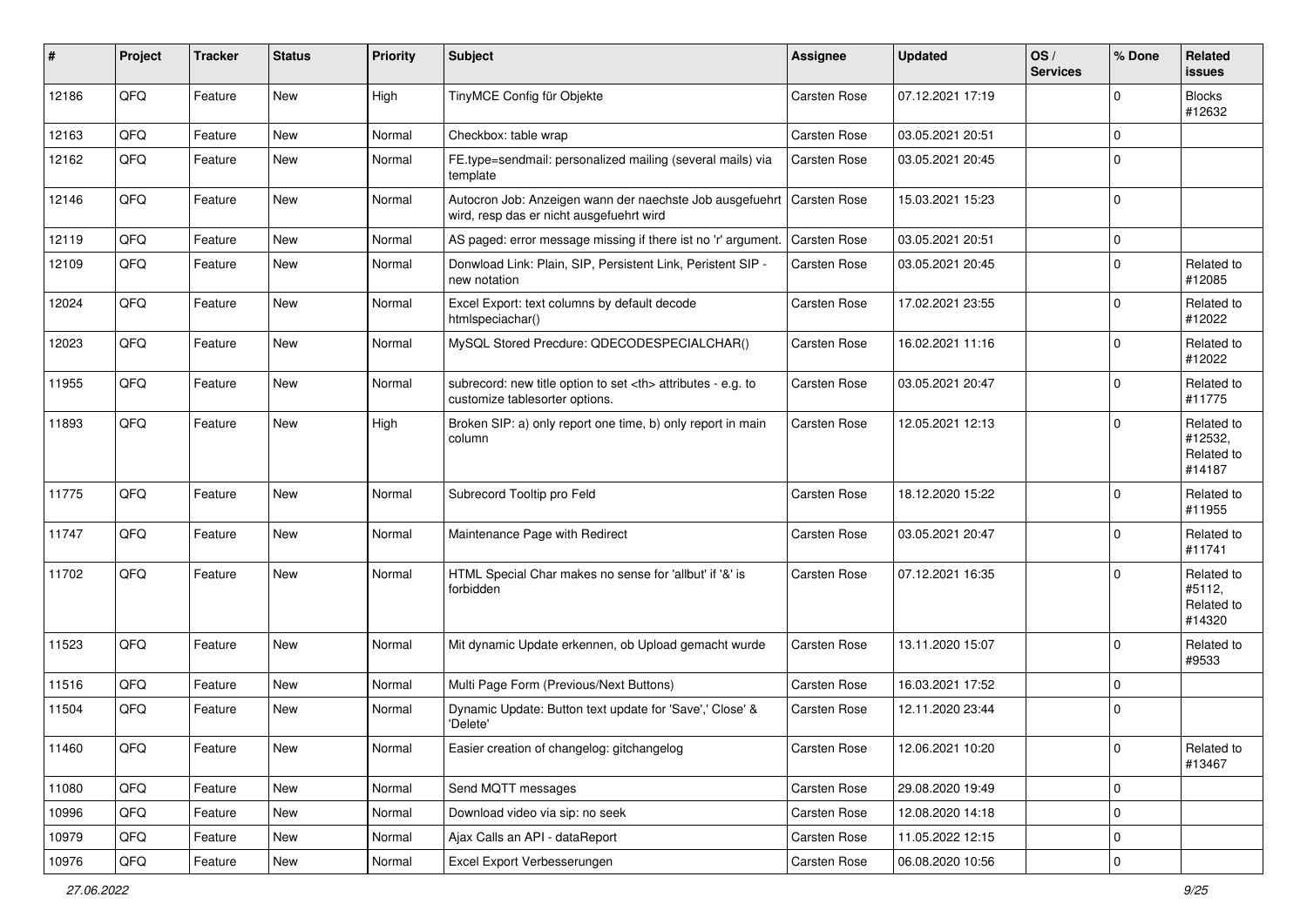| #     | Project | <b>Tracker</b> | <b>Status</b> | <b>Priority</b> | <b>Subject</b>                                                                                                                        | <b>Assignee</b> | <b>Updated</b>   | OS/<br><b>Services</b> | % Done      | Related<br>issues                                                    |
|-------|---------|----------------|---------------|-----------------|---------------------------------------------------------------------------------------------------------------------------------------|-----------------|------------------|------------------------|-------------|----------------------------------------------------------------------|
| 10819 | QFQ     | Feature        | <b>New</b>    | Normal          | Persistent SIP - second try                                                                                                           | Carsten Rose    | 29.06.2020 23:02 |                        | $\Omega$    | Related to<br>#6261                                                  |
| 10714 | QFQ     | Feature        | <b>New</b>    | Normal          | multi Table Form                                                                                                                      | Carsten Rose    | 16.03.2021 18:44 |                        | $\mathbf 0$ |                                                                      |
| 10593 | QFQ     | Feature        | New           | Normal          | label2: text behind input element                                                                                                     | Carsten Rose    | 16.05.2020 10:57 |                        | $\mathbf 0$ |                                                                      |
| 10119 | QFQ     | Feature        | New           | Normal          | Dropdown (selectlist) & TypeAhead: format and catagorize<br>list                                                                      | Carsten Rose    | 07.05.2020 09:36 |                        | $\Omega$    |                                                                      |
| 10115 | QFQ     | Feature        | <b>New</b>    | Normal          | TypeAhead: static list                                                                                                                | Carsten Rose    | 26.02.2020 16:42 |                        | 100         |                                                                      |
| 10080 | QFQ     | Feature        | New           | Normal          | Popup on 'save' / 'close': configure dialog (answer<br>yes/no/cancle/)                                                                | Carsten Rose    | 28.03.2021 20:52 |                        | $\Omega$    | Is duplicate<br>of #12262                                            |
| 10014 | QFQ     | Feature        | New           | Normal          | Manual.rst: describe behaviour and process order of<br>fillStoreVar, slaveId, sqlBefore,                                              | Carsten Rose    | 01.02.2020 22:31 |                        | $\mathbf 0$ |                                                                      |
| 9983  | QFQ     | Feature        | <b>New</b>    | Normal          | Report Notation: new keyword 'range'                                                                                                  | Carsten Rose    | 01.02.2020 15:55 |                        | $\mathbf 0$ |                                                                      |
| 9927  | QFQ     | Feature        | <b>New</b>    | Normal          | QFQ Update: a) Update nur machen wenn BE User<br>eingeloggt ist., b) Bei Fehler genaue Meldung welcher<br>Updateschritt Probleme hat. | Carsten Rose    | 22.01.2020 12:59 |                        | $\Omega$    |                                                                      |
| 9811  | QFQ     | Feature        | New           | Normal          | Report: tag every n'th row                                                                                                            | Carsten Rose    | 01.02.2020 23:22 |                        | $\mathbf 0$ |                                                                      |
| 9781  | QFQ     | Feature        | <b>New</b>    | Normal          | Button: CSS class to make buttons smaller                                                                                             | Carsten Rose    | 01.02.2020 23:22 |                        | $\mathbf 0$ |                                                                      |
| 9777  | QFQ     | Feature        | <b>New</b>    | Normal          | Logging QFQ Variables                                                                                                                 | Carsten Rose    | 16.12.2019 17:17 |                        | 0           |                                                                      |
| 9707  | QFQ     | Feature        | <b>New</b>    | Normal          | SIP security: encode pageld and check pageld on decode                                                                                | Carsten Rose    | 01.02.2020 23:22 |                        | $\mathbf 0$ |                                                                      |
| 9706  | QFQ     | Feature        | <b>New</b>    | Normal          | Multi File Upload (hidden template group)                                                                                             | Carsten Rose    | 01.02.2020 23:22 |                        | $\Omega$    | Related to<br>#7521,<br>Related to<br>#5562,<br>Related to<br>#13330 |
| 9602  | QFQ     | Feature        | <b>New</b>    | Normal          | Form definition as JSON                                                                                                               | Carsten Rose    | 01.02.2020 23:21 |                        | $\Omega$    | Related to<br>#9600                                                  |
| 9537  | QFQ     | Feature        | <b>New</b>    | Normal          | FormEditor: Edit fieldset in FrontEnd                                                                                                 | Carsten Rose    | 01.02.2020 23:22 |                        | $\mathbf 0$ |                                                                      |
| 9352  | QFQ     | Feature        | New           | Normal          | FE 'Native' fire slaveld, sqlAfter, sqlIns                                                                                            | Carsten Rose    | 01.02.2020 23:22 |                        | $\mathbf 0$ |                                                                      |
| 9348  | QFQ     | Feature        | New           | Normal          | defaultThumbnailSize: pre render thumbnails                                                                                           | Carsten Rose    | 12.06.2021 09:05 |                        | $\mathbf 0$ |                                                                      |
| 9221  | QFQ     | Feature        | New           | Normal          | typeAhead: Zeichenlimite ausschalten                                                                                                  | Carsten Rose    | 08.05.2021 17:06 |                        | $\mathbf 0$ |                                                                      |
| 9208  | QFQ     | Feature        | New           | Normal          | Manage 'recent' records                                                                                                               | Carsten Rose    | 01.02.2020 23:22 |                        | 0           |                                                                      |
| 9136  | QFQ     | Feature        | New           | Normal          | Create ZIP files with dynamic PDFs                                                                                                    | Carsten Rose    | 01.02.2020 23:22 |                        | $\pmb{0}$   |                                                                      |
| 9129  | QFQ     | Feature        | New           | Normal          | sqlValidate: Message as notification, not as error                                                                                    | Carsten Rose    | 01.02.2020 23:22 |                        | 0           | Related to<br>#9128                                                  |
| 9128  | QFQ     | Feature        | New           | Normal          | Error Message: not replaced variables- a) replace back to<br>'{{', b) underline                                                       | Carsten Rose    | 01.02.2020 23:22 |                        | 0           | Related to<br>#9129                                                  |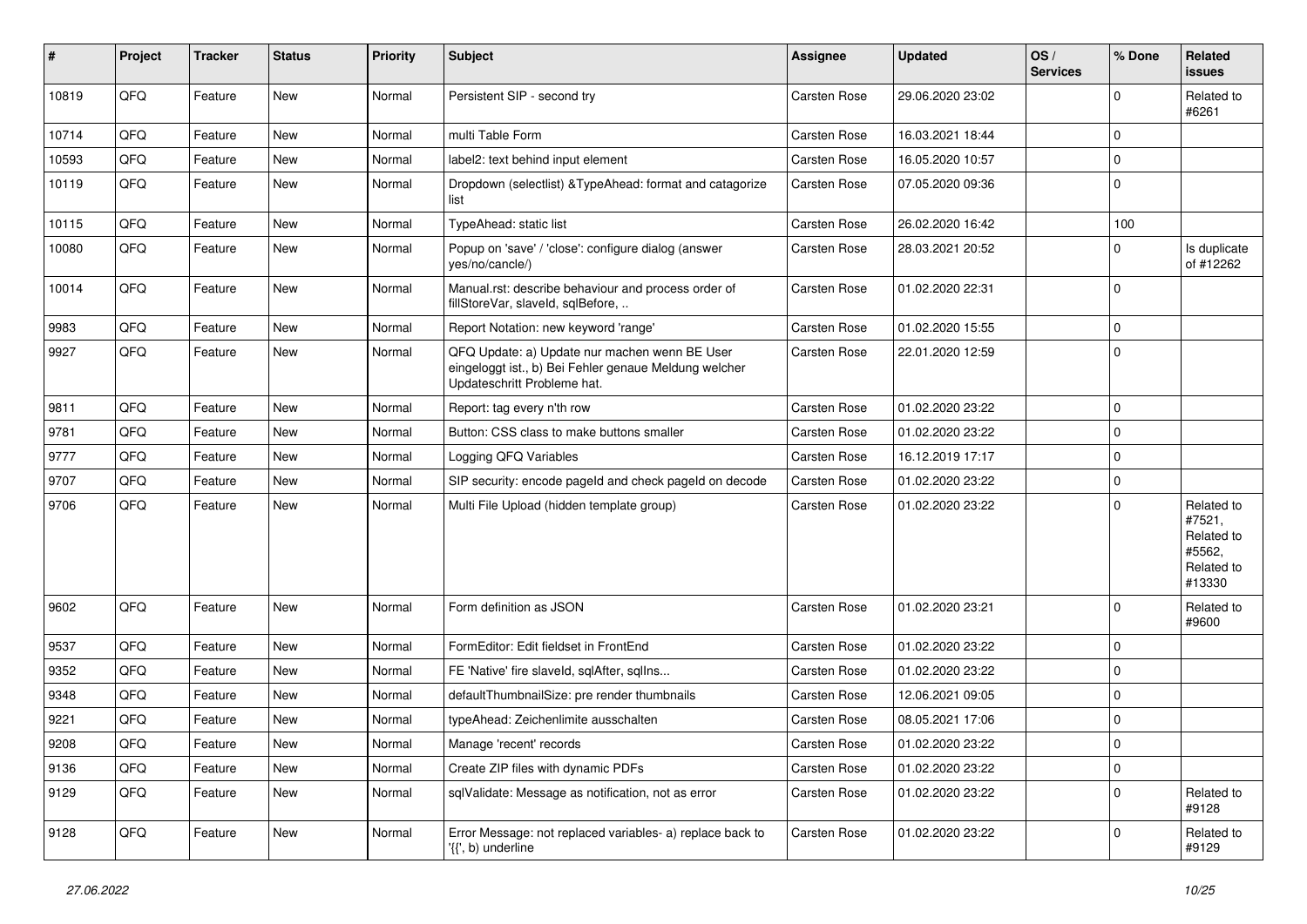| #    | Project | <b>Tracker</b> | <b>Status</b> | <b>Priority</b> | Subject                                                                                                | <b>Assignee</b>     | <b>Updated</b>   | OS/<br><b>Services</b> | % Done                  | Related<br>issues    |
|------|---------|----------------|---------------|-----------------|--------------------------------------------------------------------------------------------------------|---------------------|------------------|------------------------|-------------------------|----------------------|
| 8975 | QFQ     | Feature        | <b>New</b>    | Normal          | Report Notation: 2.0                                                                                   | Carsten Rose        | 01.02.2020 23:22 |                        | $\Omega$                | Related to<br>#8963  |
| 8962 | QFQ     | Feature        | New           | High            | allow for form fields with identical names                                                             | Carsten Rose        | 03.05.2021 21:14 |                        | $\mathbf 0$             |                      |
| 8806 | QFQ     | Feature        | <b>New</b>    | Normal          | SQL Function nl2br                                                                                     | Carsten Rose        | 01.02.2020 23:22 |                        | $\mathbf 0$             |                      |
| 8719 | QFQ     | Feature        | New           | Normal          | extraButtonLock: add support for 0/1                                                                   | Carsten Rose        | 01.02.2020 23:22 |                        | $\Omega$                |                      |
| 8702 | QFQ     | Feature        | New           | Normal          | Load Record which is locked: missing user info                                                         | Carsten Rose        | 11.12.2019 16:16 |                        | $\mathbf 0$             | Related to<br>#9789  |
| 8336 | QFQ     | Feature        | New           | Normal          | Form > modified > Close New: a) Optional disable popup, b)<br>custom text, c) mode on save: close stay | Carsten Rose        | 01.02.2020 23:22 |                        | $\Omega$                | Related to<br>#8335  |
| 8217 | QFQ     | Feature        | New           | Normal          | if-elseif-else construct                                                                               | Carsten Rose        | 16.03.2021 18:41 |                        | $\Omega$                | Related to<br>#10716 |
| 8187 | QFQ     | Feature        | New           | Normal          | Subrecord: enable/hide new button - make new/edit/delete<br>customizeable.                             | Carsten Rose        | 06.03.2021 18:44 |                        | $\mathbf 0$             | Related to<br>#11326 |
| 8089 | QFQ     | Feature        | New           | Normal          | Copy/Paste for FormElements                                                                            | Carsten Rose        | 01.02.2020 23:22 |                        | $\mathbf 0$             |                      |
| 7924 | QFQ     | Feature        | New           | Normal          | Radio/Checkbox with Tooltip                                                                            | <b>Carsten Rose</b> | 01.02.2020 23:22 |                        | $\mathbf 0$             |                      |
| 7920 | QFQ     | Feature        | New           | Normal          | FE: Syntax Highlight, Zeinlenumbruch                                                                   | Carsten Rose        | 01.02.2020 10:03 |                        | $\Omega$                |                      |
| 7850 | QFQ     | Feature        | <b>New</b>    | High            | Upload records: non 'pathFileName' column                                                              | Carsten Rose        | 03.05.2021 21:14 |                        | $\Omega$                |                      |
| 7812 | QFQ     | Feature        | New           | Normal          | FE 'Subrecord' - new option 'subrecordShowFilter',<br>'subrecordPaging'                                | Carsten Rose        | 01.02.2020 23:22 |                        | 0                       |                      |
| 7683 | QFQ     | Feature        | <b>New</b>    | Normal          | Special column names in '{{ SELECT  AS _link }}' should<br>be detected                                 | Carsten Rose        | 01.02.2020 23:21 |                        | 0                       |                      |
| 7681 | QFQ     | Feature        | New           | Normal          | Optional switch off 'check for modified record'                                                        | Carsten Rose        | 01.02.2020 23:21 |                        | 0                       |                      |
| 7660 | QFQ     | Feature        | New           | Normal          | IMAP: import mails to DB, move / delete mails                                                          | Carsten Rose        | 01.02.2020 09:52 |                        | $\mathbf 0$             |                      |
| 7521 | QFQ     | Feature        | New           | Normal          | TemplateGroup: fe.type=upload                                                                          | Carsten Rose        | 01.02.2020 23:21 |                        | $\Omega$                | Related to<br>#9706  |
| 7520 | QFQ     | Feature        | New           | Normal          | QR Code:  AS _qr ( AS _link)                                                                           | Carsten Rose        | 01.02.2020 23:22 |                        | $\mathbf 0$             |                      |
| 7519 | QFQ     | Feature        | New           | Normal          | Select: Multi                                                                                          | Carsten Rose        | 01.02.2020 23:22 |                        | $\mathbf 0$             |                      |
| 7481 | QFQ     | Feature        | <b>New</b>    | Normal          | Detect 'BaseUrl' automatically                                                                         | Carsten Rose        | 01.02.2020 23:21 |                        | 0                       |                      |
| 7480 | QFQ     | Feature        | New           | Normal          | Record History (Undo / Redo)                                                                           | Carsten Rose        | 11.12.2019 16:16 |                        | 0                       | Related to<br>#2361  |
| 7342 | QFQ     | Feature        | New           | Normal          | add content = hide this                                                                                | Carsten Rose        | 01.02.2020 23:21 |                        | $\overline{\mathbf{0}}$ |                      |
| 7280 | QFQ     | Feature        | New           | Normal          | recently used table                                                                                    | Carsten Rose        | 01.02.2020 23:21 |                        | $\mathbf 0$             |                      |
| 7239 | QFQ     | Feature        | New           | Normal          | TinyMCE: html tag whitelist                                                                            | Carsten Rose        | 01.02.2020 23:21 |                        | 0                       | Related to<br>#14320 |
| 7175 | QFQ     | Feature        | New           | Normal          | Upload: md5 hash as filename                                                                           | Carsten Rose        | 01.02.2020 23:21 |                        | 0                       |                      |
| 7119 | QFQ     | Feature        | New           | Normal          | Upload: scaleDownWidth, scaleDownHeight                                                                | Carsten Rose        | 01.02.2020 23:21 |                        | $\mathbf 0$             |                      |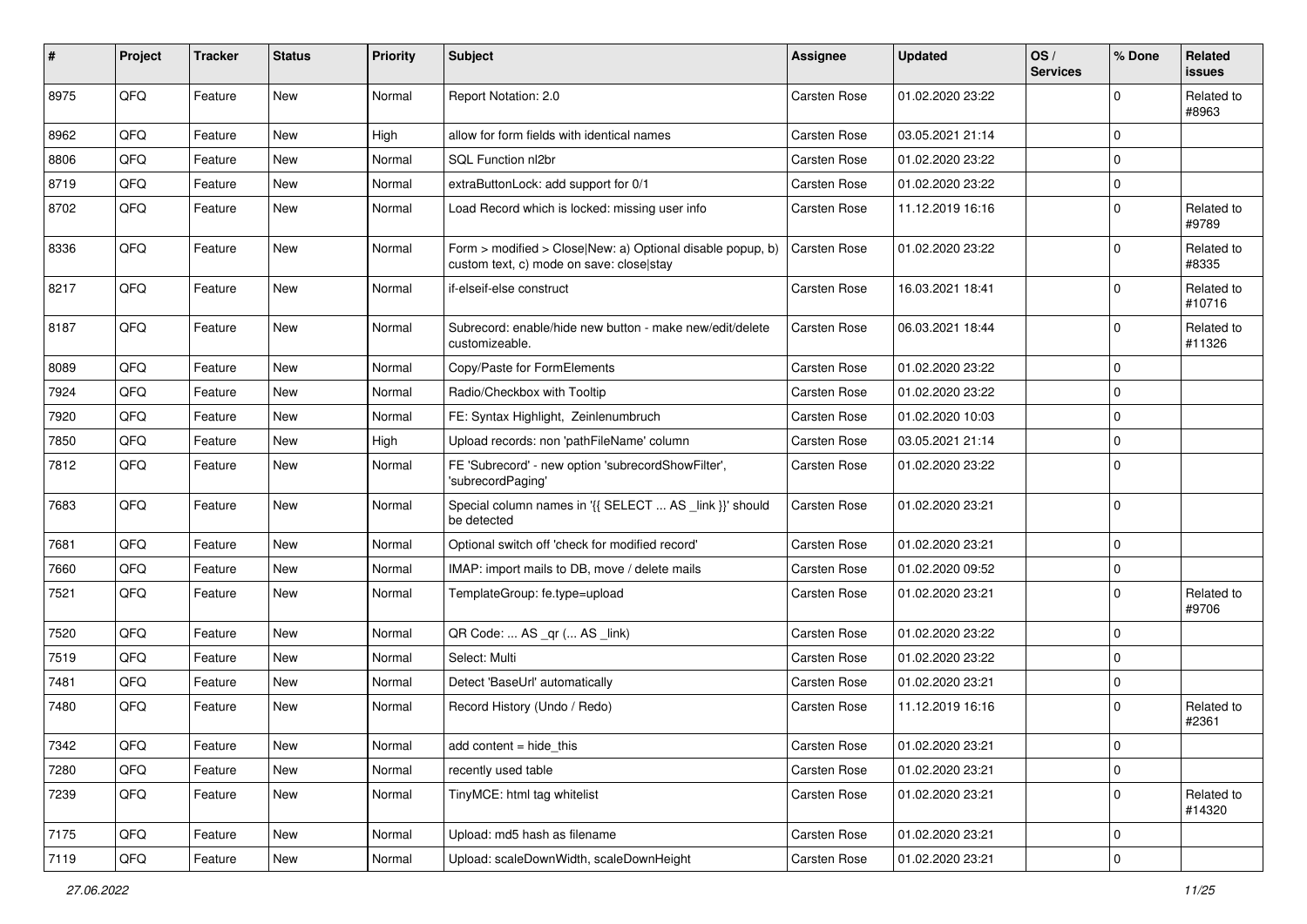| #    | Project | <b>Tracker</b> | <b>Status</b> | <b>Priority</b> | <b>Subject</b>                                                                                                             | <b>Assignee</b>     | <b>Updated</b>   | OS/<br><b>Services</b> | % Done      | Related<br><b>issues</b>                    |
|------|---------|----------------|---------------|-----------------|----------------------------------------------------------------------------------------------------------------------------|---------------------|------------------|------------------------|-------------|---------------------------------------------|
| 7109 | QFQ     | Feature        | <b>New</b>    | Normal          | Dynamic Updates: row/element hide                                                                                          | <b>Carsten Rose</b> | 01.02.2020 23:22 |                        | $\Omega$    | Has<br>duplicate<br>#4081                   |
| 7102 | QFQ     | Feature        | <b>New</b>    | Normal          | Comment sign in report: '#' and '--'                                                                                       | Carsten Rose        | 01.02.2020 23:21 |                        | $\Omega$    |                                             |
| 7099 | QFQ     | Feature        | <b>New</b>    | Normal          | Redesign FormEditor                                                                                                        | Carsten Rose        | 01.02.2020 23:21 |                        | $\mathbf 0$ |                                             |
| 6855 | QFQ     | Feature        | <b>New</b>    | Normal          | With {{feUser:U}}!={{feUser:T}}: Save / Delete: only possible<br>with {{feUserSave:U}}='yes' and '{{feUserDelete:U}}='yes' | <b>Carsten Rose</b> | 01.02.2020 23:21 |                        | $\Omega$    |                                             |
| 6765 | QFQ     | Feature        | <b>New</b>    | Normal          | Moeglichkeit via QFQ eigene Logs zu schreiben                                                                              | Carsten Rose        | 01.02.2020 23:21 |                        | $\mathbf 0$ |                                             |
| 6723 | QFQ     | Feature        | <b>New</b>    | Normal          | Report QFQ Installation and Version                                                                                        | Carsten Rose        | 12.06.2021 09:07 |                        | $\mathbf 0$ |                                             |
| 6609 | QFQ     | Feature        | <b>New</b>    | Normal          | Formlet: JSON API erweitern                                                                                                | Carsten Rose        | 01.02.2020 23:21 |                        | 50          |                                             |
| 6602 | QFQ     | Feature        | New           | Normal          | Formlet: in Report auf Mausklick ein mini-form oeffnen                                                                     | Carsten Rose        | 11.12.2019 16:16 |                        | $\Omega$    |                                             |
| 6594 | QFQ     | Feature        | New           | Normal          | Excel: on download, check if there is a valid sip                                                                          | Carsten Rose        | 01.02.2020 23:21 |                        | $\mathbf 0$ |                                             |
| 6437 | QFQ     | Feature        | New           | Normal          | Neuer Mode Button bei FormElementen                                                                                        | Carsten Rose        | 01.02.2020 23:21 |                        | $\mathbf 0$ | Related to<br>#9668,<br>Blocked by<br>#9678 |
| 6292 | QFQ     | Feature        | <b>New</b>    | Normal          | Download: File speichern mit Hash aber original Filename in<br>der Datenbank vermerken fuer Downloads                      | <b>Carsten Rose</b> | 01.02.2020 23:21 |                        | $\Omega$    |                                             |
| 6289 | QFQ     | Feature        | New           | Normal          | Form: Log                                                                                                                  | Carsten Rose        | 01.02.2020 23:21 |                        | $\Omega$    |                                             |
| 6261 | QFQ     | Feature        | <b>New</b>    | Normal          | Persistent SIP                                                                                                             | Carsten Rose        | 12.06.2021 09:07 |                        | $\Omega$    | Related to<br>#10819                        |
| 5782 | QFQ     | Feature        | <b>New</b>    | Normal          | NextCloud API                                                                                                              | Carsten Rose        | 01.02.2020 10:02 |                        | $\mathbf 0$ |                                             |
| 5715 | QFQ     | Feature        | <b>New</b>    | High            | PDF Caching                                                                                                                | Carsten Rose        | 03.05.2021 21:14 |                        | $\Omega$    | Related to<br>#5851,<br>Related to<br>#6357 |
| 5345 | QFQ     | Feature        | <b>New</b>    | Normal          | Report: UPDATE / INSERT / DELETE statements should<br>trigger subqueries, depending on the result.                         | Carsten Rose        | 27.05.2020 16:11 |                        | $\Omega$    |                                             |
| 5131 | QFQ     | Feature        | <b>New</b>    | Normal          | Activate Spin Gear ('wait/busy' indicator) via LINK attribute                                                              | Carsten Rose        | 01.02.2020 23:21 |                        | $\mathbf 0$ |                                             |
| 4413 | QFQ     | Feature        | <b>New</b>    | Normal          | fieldset: show/hidden, modeSql, dynamicUpdate                                                                              | Carsten Rose        | 09.02.2022 15:19 |                        | $\mathbf 0$ |                                             |
| 4250 | QFQ     | Feature        | New           | Normal          | AutoCron in QFQ via PHP                                                                                                    | Carsten Rose        | 01.02.2020 23:21 |                        | $\Omega$    | Related to<br>#3292,<br>Related to<br>#3291 |
| 4082 | QFQ     | Feature        | <b>New</b>    | Normal          | Dynamic Update: modeSgl - useful default                                                                                   | Carsten Rose        | 01.02.2020 23:22 |                        | $\Omega$    |                                             |
| 4050 | QFQ     | Feature        | <b>New</b>    | Normal          | sql.log: 1) FormElement ID which causes a specific action,<br>2) Result in the same row.                                   | Carsten Rose        | 15.04.2020 11:35 |                        | $\Omega$    | Related to<br>#5458                         |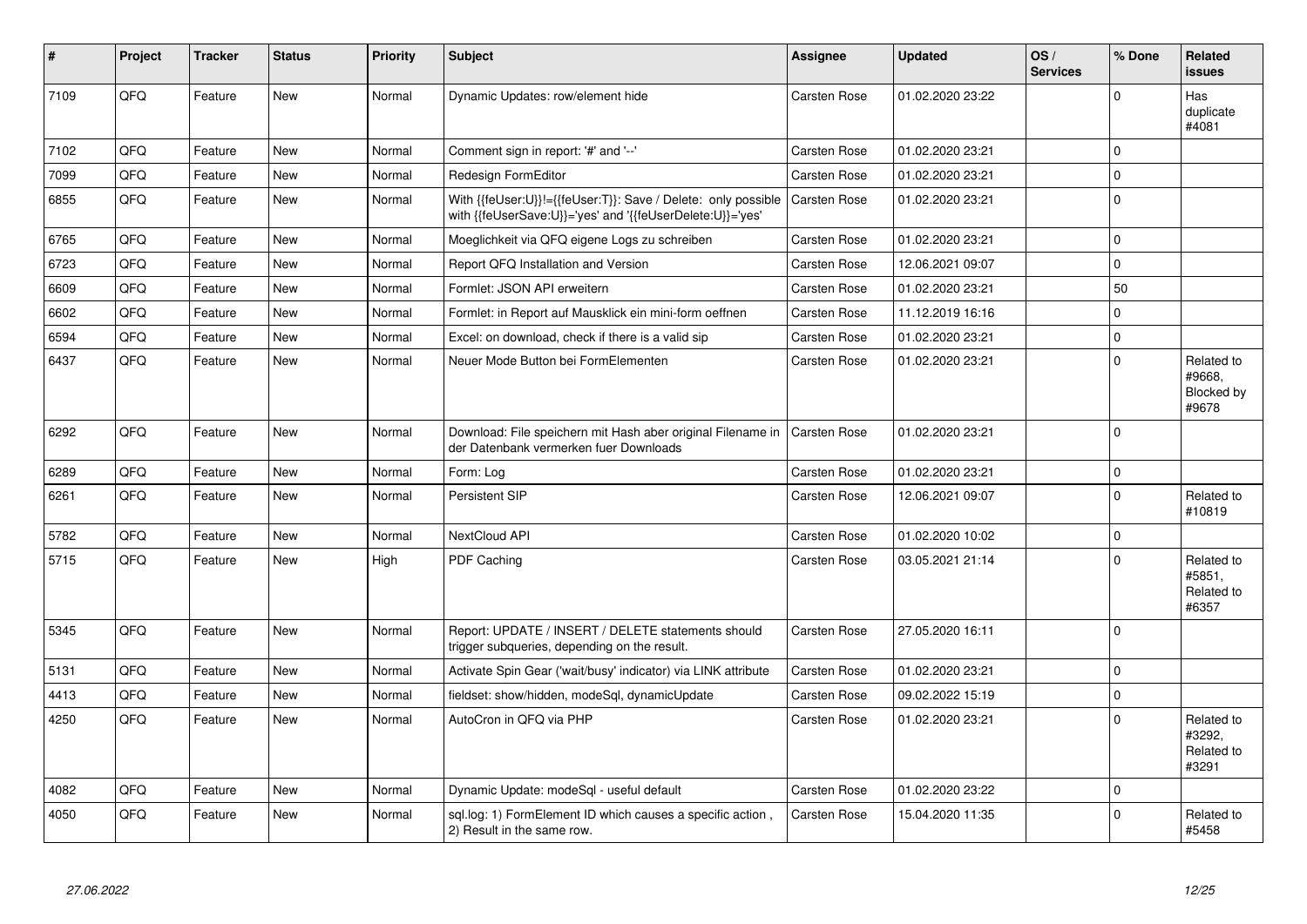| $\vert$ # | Project | <b>Tracker</b> | <b>Status</b> | <b>Priority</b> | <b>Subject</b>                                                                                     | Assignee            | <b>Updated</b>   | OS/<br><b>Services</b> | % Done      | Related<br>issues                                                      |
|-----------|---------|----------------|---------------|-----------------|----------------------------------------------------------------------------------------------------|---------------------|------------------|------------------------|-------------|------------------------------------------------------------------------|
| 4023      | QFQ     | Feature        | <b>New</b>    | Normal          | prepared statements - FE action: salveld, sqlInsert,<br>sqlUpdate, sqlDelete, sqlBefore, sqlAfter  | <b>Carsten Rose</b> | 11.12.2019 16:15 |                        | $\Omega$    |                                                                        |
| 3864      | QFQ     | Feature        | <b>New</b>    | Normal          | Encrypt / decrypt field                                                                            | Carsten Rose        | 08.03.2021 18:08 |                        | $\mathbf 0$ |                                                                        |
| 3727      | QFQ     | Feature        | New           | High            | Security: Session Hijacking erschweren                                                             | Carsten Rose        | 03.05.2021 21:14 |                        | $\Omega$    |                                                                        |
| 3504      | QFQ     | Feature        | New           | Normal          | Logging: welche Action FEs werden wann wie ausgefuehrt                                             | Carsten Rose        | 01.02.2020 23:21 |                        | $\Omega$    | Related to<br>#5458,<br>Related to<br>#4092                            |
| 3432      | QFQ     | Feature        | <b>New</b>    | Normal          | subrecord: dynamicUpdate                                                                           | Carsten Rose        | 11.06.2020 21:10 |                        | $\Omega$    | Related to<br>#5691                                                    |
| 2361      | QFQ     | Feature        | New           | Normal          | Logging wer/wann/wo welches Formular aufgerufen hat                                                | Carsten Rose        | 11.12.2019 16:15 |                        | $\Omega$    | Related to<br>#4432,<br>Related to<br>#7480                            |
| 14371     | QFQ     | Feature        | Priorize      | Normal          | LDAP via REPORT                                                                                    | Carsten Rose        | 19.06.2022 16:37 |                        | $\Omega$    |                                                                        |
| 14290     | QFQ     | Feature        | Priorize      | Normal          | FormEditor: Show Table Definition                                                                  | Carsten Rose        | 19.06.2022 16:37 |                        | $\mathbf 0$ |                                                                        |
| 12504     | QFQ     | Feature        | Priorize      | Normal          | sql.log: report fe.id                                                                              | Carsten Rose        | 05.05.2021 22:09 |                        | $\mathbf 0$ |                                                                        |
| 12503     | QFQ     | Feature        | Priorize      | Normal          | Detect dangerous UPDATE statement with missing WHERE                                               | Carsten Rose        | 05.05.2021 22:09 |                        | $\Omega$    |                                                                        |
| 12452     | QFQ     | Feature        | Priorize      | Normal          | BaseURL: alsways with '/' at the end                                                               | Carsten Rose        | 19.06.2022 13:45 |                        | $\mathbf 0$ | Related to<br>#10782                                                   |
| 11320     | QFQ     | Feature        | Priorize      | Normal          | Typo3 Version 10 support                                                                           | Carsten Rose        | 05.05.2021 22:09 |                        | 0           |                                                                        |
| 10015     | QFQ     | Feature        | Priorize      | Normal          | Monospace in Textarea                                                                              | Carsten Rose        | 03.02.2020 13:40 |                        | $\mathbf 0$ |                                                                        |
| 10012     | QFQ     | Feature        | Priorize      | Normal          | redirectAllMailTo: {{beEmail:T}}                                                                   | Carsten Rose        | 08.05.2021 09:54 |                        | $\Omega$    | Related to<br>#12412,<br>Related to<br>#12413,<br>Related to<br>#10011 |
| 10011     | QFQ     | Feature        | Priorize      | Normal          | Offer new STORE_TYPO3 Variable 'beUser', 'beEmail'                                                 | <b>Carsten Rose</b> | 08.05.2021 09:51 |                        | $\Omega$    | Related to<br>#10012,<br>Related to<br>#12511                          |
| 10005     | QFQ     | Feature        | Priorize      | Normal          | Report / special column name:  AS calendar                                                         | Carsten Rose        | 03.06.2020 17:28 |                        | $\Omega$    |                                                                        |
| 9968      | QFQ     | Feature        | Priorize      | Normal          | Tooltip in Links for Developer                                                                     | Carsten Rose        | 01.02.2020 23:17 |                        | $\pmb{0}$   |                                                                        |
| 9928      | QFQ     | Feature        | Priorize      | Normal          | SpecialColumnName: a) Deprecated: ' AS "_+tag " ', b)<br>New: ' AS "_ <tag1><tag2>"'</tag2></tag1> | Carsten Rose        | 01.02.2020 23:17 |                        | 0           | Related to<br>#9929                                                    |
| 9900      | QFQ     | Feature        | Priorize      | Normal          | Generic API Call: tt-content record >> JSON                                                        | Carsten Rose        | 01.02.2020 10:13 |                        | $\mathbf 0$ |                                                                        |
| 9668      | QFQ     | Feature        | Priorize      | Normal          | Form.mode: rename 'hidden' to 'hide'                                                               | Carsten Rose        | 05.05.2021 22:14 |                        | 0           | Related to<br>#6437                                                    |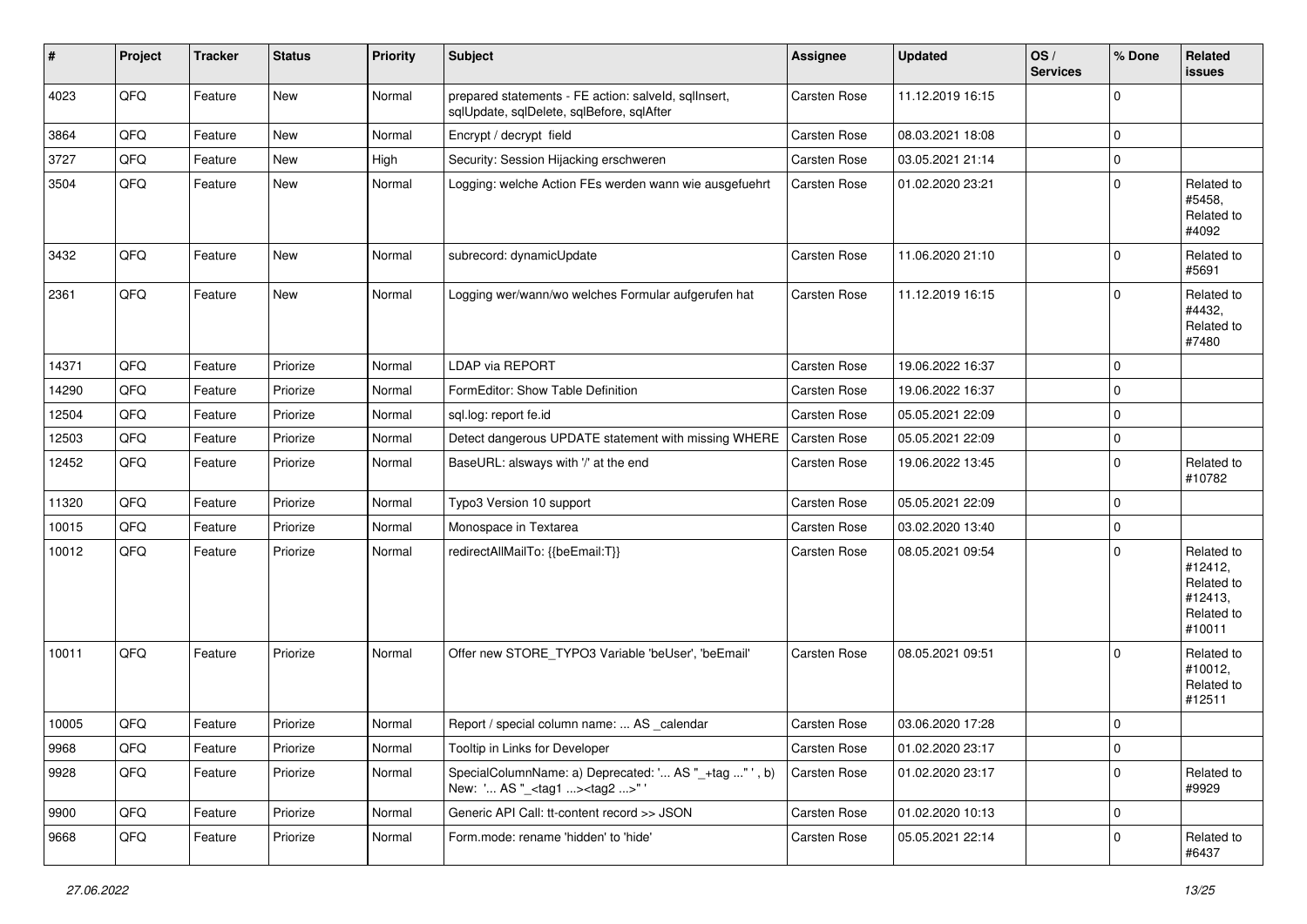| ∦     | Project | <b>Tracker</b> | <b>Status</b> | <b>Priority</b> | Subject                                                                   | Assignee            | <b>Updated</b>   | OS/<br><b>Services</b> | % Done      | Related<br>issues                                                      |
|-------|---------|----------------|---------------|-----------------|---------------------------------------------------------------------------|---------------------|------------------|------------------------|-------------|------------------------------------------------------------------------|
| 9394  | QFQ     | Feature        | Priorize      | Normal          | REST: allow for non numerical ids in get requests                         | <b>Carsten Rose</b> | 05.05.2021 22:10 |                        | $\Omega$    |                                                                        |
| 9346  | QFQ     | Feature        | Priorize      | Normal          | beforeSave: check if an upload is given                                   | Carsten Rose        | 11.06.2021 21:18 |                        | 0           |                                                                        |
| 8963  | QFQ     | Feature        | Priorize      | Normal          | Setting values in a store: flexible way                                   | Carsten Rose        | 05.05.2021 22:10 |                        | $\mathbf 0$ | Related to<br>#8975                                                    |
| 8585  | QFQ     | Feature        | Priorize      | Normal          | Enhance Error message for 'unknown form'                                  | Carsten Rose        | 01.02.2020 10:13 |                        | $\Omega$    |                                                                        |
| 8584  | QFQ     | Feature        | Priorize      | Normal          | FE 'Action' - never assign to Container (except Template<br>Group)        | Carsten Rose        | 01.02.2020 10:13 |                        | $\Omega$    |                                                                        |
| 8277  | QFQ     | Feature        | Priorize      | Normal          | fe.parameter.default=                                                     | Carsten Rose        | 01.02.2020 23:17 |                        | $\Omega$    | Related to<br>#8113                                                    |
| 8204  | QFQ     | Feature        | Priorize      | High            | Position 'required mark'                                                  | Carsten Rose        | 16.06.2021 13:44 |                        | 0           |                                                                        |
| 8082  | QFQ     | Feature        | Priorize      | High            | Contact form without saving record                                        | Carsten Rose        | 07.12.2021 15:20 |                        | $\mathbf 0$ | Related to<br>#8587,<br><b>Blocks</b><br>#11850                        |
| 8044  | QFQ     | Feature        | Priorize      | Normal          | Transaction: a) Form, b) Report                                           | Carsten Rose        | 05.05.2021 22:14 |                        | $\mathbf 0$ | Related to<br>#8043                                                    |
| 8034  | QFQ     | Feature        | Priorize      | Normal          | FormElement 'data': 22.22.2222 should not be accepted                     | Carsten Rose        | 01.02.2020 10:13 |                        | $\mathbf 0$ |                                                                        |
| 7630  | QFQ     | Feature        | Priorize      | Normal          | detailed error message for simple upload                                  | Carsten Rose        | 01.02.2020 10:13 |                        | $\mathbf 0$ |                                                                        |
| 7522  | QFQ     | Feature        | Priorize      | Normal          | Inserting default index.html to folder (Avoid Apache<br>Indexing)         | Carsten Rose        | 01.02.2020 10:13 |                        | $\mathbf 0$ |                                                                        |
| 7290  | QFQ     | Feature        | Priorize      | Normal          | FormEditor: title as textarea if LEN(title)>60                            | Carsten Rose        | 01.02.2020 10:13 |                        | $\mathbf 0$ | Blocked by<br>#7682                                                    |
| 7217  | QFQ     | Feature        | Priorize      | Normal          | Download: notice User if `_sip=?` is missing                              | Carsten Rose        | 01.02.2020 10:13 |                        | $\mathbf 0$ |                                                                        |
| 6998  | QFQ     | Feature        | Priorize      | Normal          | Form: with debug=on show column information as tooltip of<br>column label | Carsten Rose        | 01.02.2020 10:13 |                        | $\Omega$    |                                                                        |
| 5942  | QFQ     | Feature        | Priorize      | Normal          | 'L' and 'type': append to links, generate via '_link' by using<br>'u:' .  | Carsten Rose        | 01.02.2020 10:13 |                        | 0           |                                                                        |
| 3867  | QFQ     | Feature        | Priorize      | Normal          | Readonly Formular: Template Groups add/delete<br>ausbeldnen               | Carsten Rose        | 05.05.2021 22:12 |                        | 0           |                                                                        |
| 13330 | QFQ     | Feature        | In Progress   | Normal          | Multi Form: Upload                                                        | Carsten Rose        | 07.11.2021 12:40 |                        | 50          | Related to<br>#9706                                                    |
| 12440 | QFQ     | Feature        | In Progress   | Normal          | Typo3 V10 upgrade (durchfuehren und testen)                               | Carsten Rose        | 21.03.2022 09:53 |                        | 50          | Related to<br>#12357,<br>Related to<br>#12067,<br>Related to<br>#10661 |
| 12439 | QFQ     | Feature        | In Progress   | Normal          | TinyMCE Paste from Word & Character Count/Limit                           | Carsten Rose        | 05.05.2021 22:15 |                        | 0           |                                                                        |
| 11980 | QFQ     | Feature        | In Progress   | Normal          | protected verzeichnis MUSS geschützt werden                               | Carsten Rose        | 07.09.2021 13:30 |                        | $\mathbf 0$ |                                                                        |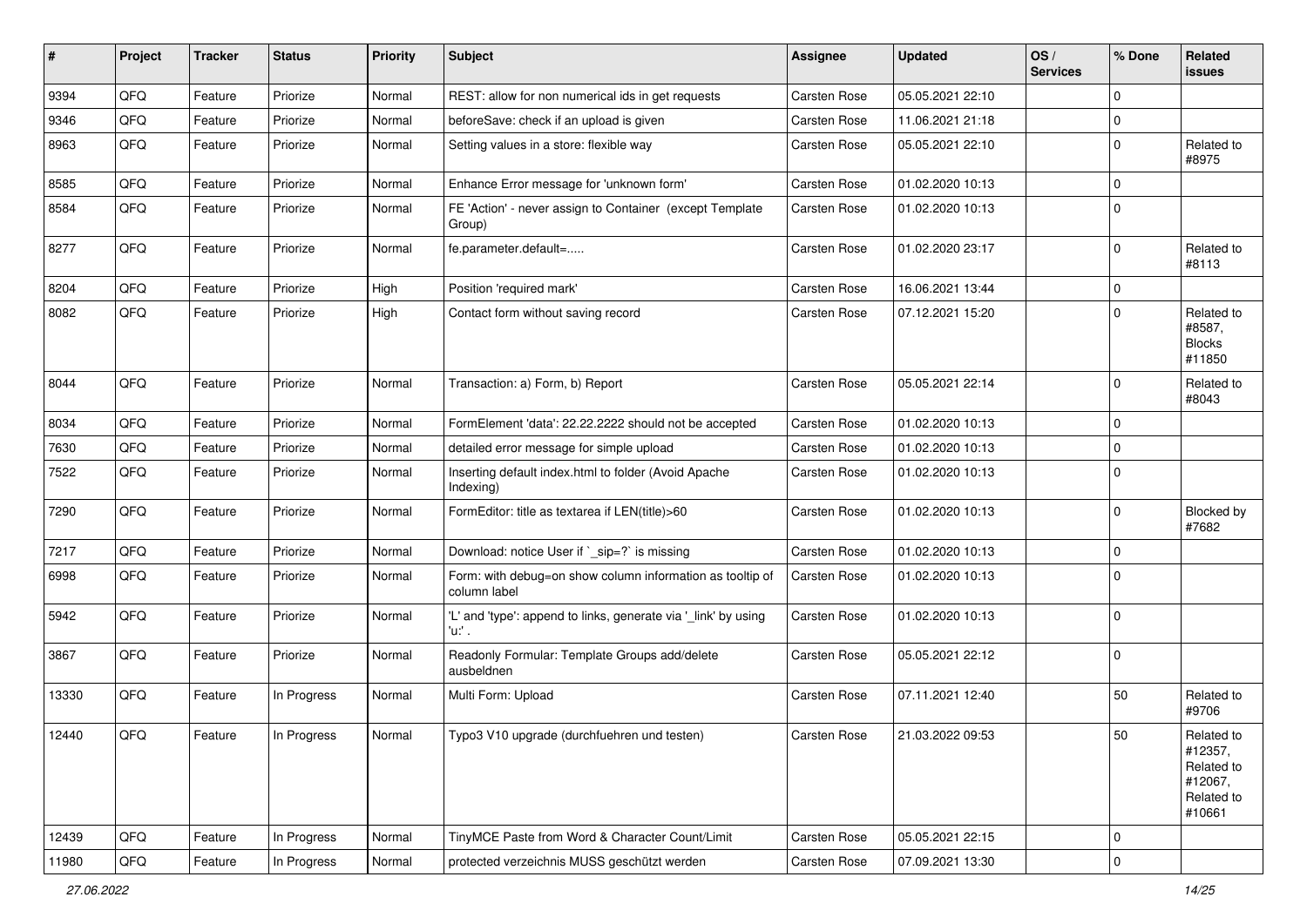| $\vert$ # | Project | <b>Tracker</b> | <b>Status</b>              | <b>Priority</b> | <b>Subject</b>                                        | Assignee            | <b>Updated</b>   | OS/<br><b>Services</b> | % Done      | Related<br><b>issues</b>                                              |
|-----------|---------|----------------|----------------------------|-----------------|-------------------------------------------------------|---------------------|------------------|------------------------|-------------|-----------------------------------------------------------------------|
| 11076     | QFQ     | Feature        | In Progress                | Normal          | SELECT  AS _websocket                                 | Carsten Rose        | 30.08.2020 17:49 |                        | $\Omega$    |                                                                       |
| 10793     | QFQ     | Feature        | In Progress                | Normal          | <b>Update NPM Packages</b>                            | Carsten Rose        | 07.09.2021 13:25 |                        | 30          |                                                                       |
| 10443     | QFQ     | Feature        | In Progress                | Normal          | Konzept api / live                                    | <b>Carsten Rose</b> | 07.05.2020 09:39 |                        | $\mathbf 0$ |                                                                       |
| 9517      | QFQ     | Feature        | In Progress                | High            | Input multiple tags with typeahead                    | Carsten Rose        | 03.05.2021 21:14 |                        | 40          | Related to<br>#10150                                                  |
| 6250      | QFQ     | Feature        | In Progress                | Normal          | Enhance layout: a) Subrecord, b) Subrecord-Title      | Carsten Rose        | 01.02.2020 23:22 |                        | $\pmb{0}$   | Related to<br>#5391                                                   |
| 5695      | QFQ     | Feature        | In Progress                | Normal          | Multiform                                             | Carsten Rose        | 02.01.2021 18:38 |                        | $\mathbf 0$ |                                                                       |
| 13566     | QFQ     | Feature        | Ready to sync<br>(develop) | Normal          | Delete config-example.qfq.php file                    | Carsten Rose        | 23.12.2021 09:25 |                        | $\mathbf 0$ |                                                                       |
| 12584     | QFQ     | Feature        | Feedback                   | Normal          | T3 v10 migration script: replace alias-patterns (v11) | Carsten Rose        | 28.05.2022 11:12 |                        | 100         |                                                                       |
| 5894      | QFQ     | Feature        | Feedback                   | Normal          | Typeahead in Report: show/hide rows dynamically       | Carsten Rose        | 18.02.2022 08:50 |                        | $\mathbf 0$ | Related to<br>#5893,<br>Related to<br>#5885                           |
| 12611     | QFQ     | Feature        | Some day<br>maybe          | Normal          | Refactoring: Bootstrap with Lazy Loading              | Carsten Rose        | 08.06.2022 10:37 |                        | $\mathbf 0$ | Related to<br>#12490,<br>Related to<br>#10013,<br>Related to<br>#7732 |
| 12337     | QFQ     | Feature        | Some day<br>maybe          | Normal          | Database.php: better caching                          | Carsten Rose        | 16.09.2021 15:10 |                        | $\pmb{0}$   |                                                                       |
| 12315     | QFQ     | Feature        | Some day<br>maybe          | Normal          | Form History (Diffs) / Backups                        | Carsten Rose        | 16.09.2021 15:10 |                        | $\Omega$    |                                                                       |
| 11323     | QFQ     | Feature        | Some day<br>maybe          | Normal          | Report Frontend Editor Modal + Codemirror             | <b>Carsten Rose</b> | 16.09.2021 15:10 |                        | $\mathbf 0$ | Related to<br>#11036                                                  |
| 11322     | QFQ     | Feature        | Some day<br>maybe          | Normal          | Form Element JSON - (multiline parameter field)       | <b>Carsten Rose</b> | 16.09.2021 15:10 |                        | $\mathbf 0$ |                                                                       |
| 11217     | QFQ     | Feature        | Some day<br>maybe          | Normal          | <b>Extend Script Functionality</b>                    | Carsten Rose        | 16.09.2021 15:10 |                        | $\mathbf 0$ |                                                                       |
| 11036     | QFQ     | Feature        | Some day<br>maybe          | Normal          | inline report editor permissions                      | Carsten Rose        | 16.09.2021 15:09 |                        | $\mathbf 0$ | Related to<br>#11323                                                  |
| 10745     | QFQ     | Feature        | Some day<br>maybe          | Normal          | <b>Tablesorter Excel Export</b>                       | Carsten Rose        | 16.09.2021 15:09 |                        | $\mathbf 0$ |                                                                       |
| 10716     | QFQ     | Feature        | Some day<br>maybe          | Normal          | Business Logic mit Externen Skripten                  | <b>Carsten Rose</b> | 16.09.2021 15:10 |                        | $\mathbf 0$ | Related to<br>#10713,<br>Related to<br>#8217                          |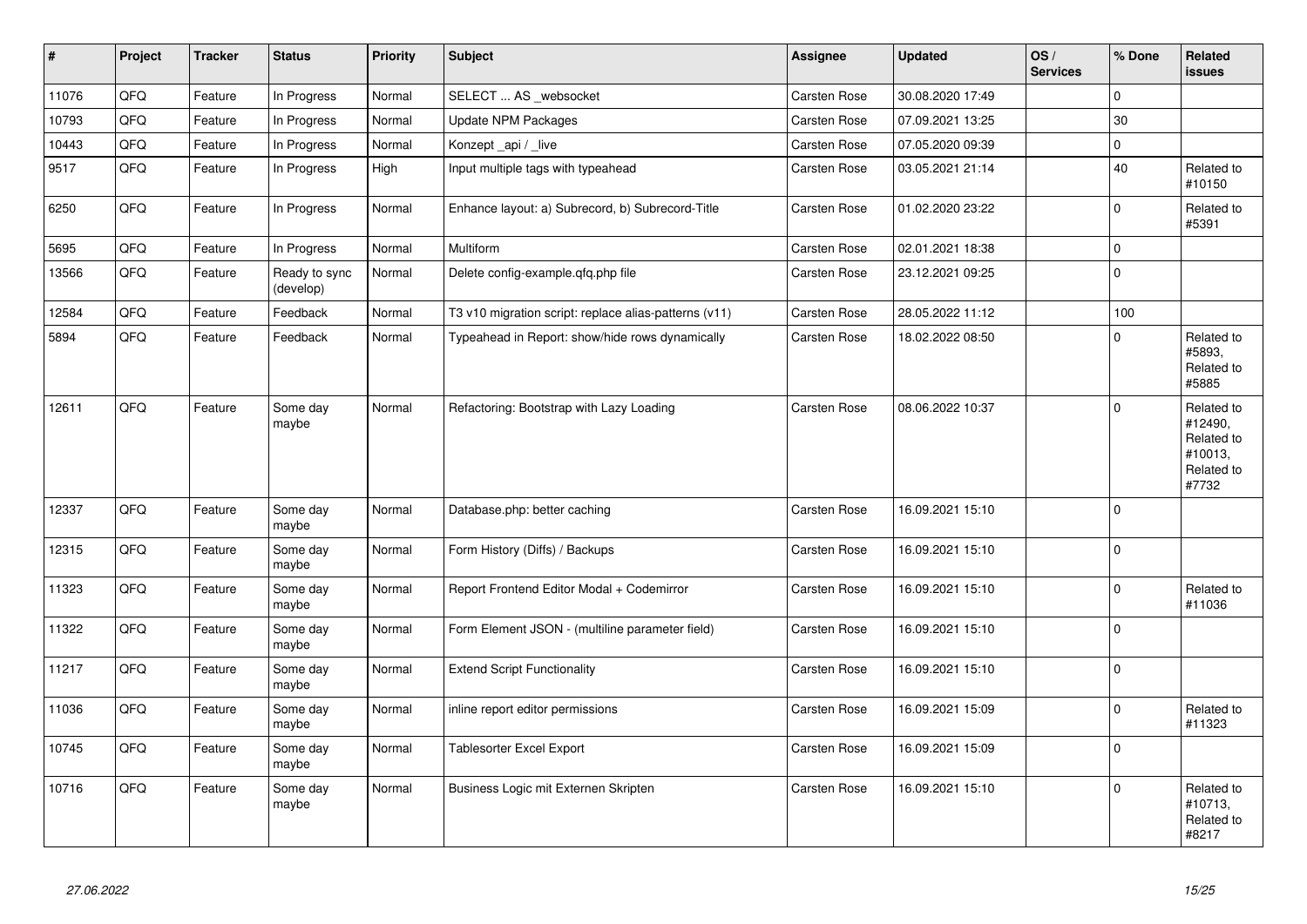| #     | Project | <b>Tracker</b> | <b>Status</b>     | <b>Priority</b> | <b>Subject</b>                                                                                 | <b>Assignee</b> | <b>Updated</b>   | OS/<br><b>Services</b> | % Done         | Related<br><b>issues</b>                                              |
|-------|---------|----------------|-------------------|-----------------|------------------------------------------------------------------------------------------------|-----------------|------------------|------------------------|----------------|-----------------------------------------------------------------------|
| 10116 | QFQ     | Feature        | Some day<br>maybe | Normal          | TypeAhead: Tag - show inside 'input' element                                                   | Carsten Rose    | 16.09.2021 15:09 |                        | $\mathbf 0$    |                                                                       |
| 10095 | QFQ     | Feature        | Some day<br>maybe | Normal          | Generic Gitlab Integration into QFQ                                                            | Carsten Rose    | 16.09.2021 15:10 |                        | 0              |                                                                       |
| 10013 | QFQ     | Feature        | Some day<br>maybe | Normal          | FE.typ=editor: CodeMirror                                                                      | Carsten Rose    | 08.06.2022 10:37 |                        | $\mathbf 0$    | Related to<br>#12611,<br>Related to<br>#12490,<br>Related to<br>#7732 |
| 9704  | QFQ     | Feature        | Some day<br>maybe | Normal          | Thumbnails Generieren beim Splitten von PDF Files                                              | Carsten Rose    | 11.12.2019 16:01 |                        | 0              |                                                                       |
| 9579  | QFQ     | Feature        | Some day<br>maybe | Normal          | Multiform with Process Row                                                                     | Carsten Rose    | 11.12.2019 16:01 |                        | $\mathbf 0$    |                                                                       |
| 8894  | QFQ     | Feature        | Some day<br>maybe | Normal          | Documentation Tags Usable in QFQ Application                                                   | Carsten Rose    | 11.12.2019 16:01 |                        | 0              |                                                                       |
| 8892  | QFQ     | Feature        | Some day<br>maybe | Normal          | Display and Edit SQL Comments in Form Editor                                                   | Carsten Rose    | 11.12.2019 16:01 |                        | $\overline{0}$ |                                                                       |
| 8586  | QFQ     | Feature        | Some day<br>maybe | Normal          | QFQ: Enhance Error message for 'record not found'                                              | Carsten Rose    | 16.09.2021 15:10 |                        | 0              |                                                                       |
| 8520  | QFQ     | Feature        | Some day<br>maybe | Normal          | Bring QFQ to Composer                                                                          | Carsten Rose    | 16.09.2021 15:10 |                        | 0              |                                                                       |
| 8101  | QFQ     | Feature        | Some day<br>maybe | Normal          | Password hash: support further hashing methods                                                 | Carsten Rose    | 16.09.2021 15:10 |                        | $\mathbf 0$    |                                                                       |
| 7453  | QFQ     | Feature        | Some day<br>maybe | Normal          | import / export forms QFQ                                                                      | Carsten Rose    | 16.09.2021 15:10 |                        | $\mathbf 0$    |                                                                       |
| 7452  | QFQ     | Feature        | Some day<br>maybe | Normal          | automate deployment new QFQ version                                                            | Carsten Rose    | 16.09.2021 15:10 |                        | $\mathbf 0$    |                                                                       |
| 7336  | QFQ     | Feature        | Some day<br>maybe | Normal          | PDF Upload: disallow PDFs with specific Meta information                                       | Carsten Rose    | 11.12.2019 16:01 |                        | 0              |                                                                       |
| 7107  | QFQ     | Feature        | Some day<br>maybe | Normal          | Showcase Registration Tool: Anmeldung / Administration :<br>Liste Anmeldungen / Emaileinaldung | Carsten Rose    | 11.12.2019 16:01 |                        | $\mathbf 0$    |                                                                       |
| 6715  | QFQ     | Feature        | Some day<br>maybe | Normal          | Code-Refactoring: dbArray vereinheitlichen                                                     | Carsten Rose    | 11.12.2019 16:02 |                        | $\mathbf 0$    |                                                                       |
| 5983  | QFQ     | Feature        | Some day<br>maybe | Normal          | Form Submit (save & update): normalize date/-time FE                                           | Carsten Rose    | 01.02.2020 23:19 |                        | $\mathbf 0$    |                                                                       |
| 5852  | QFQ     | Feature        | Some day<br>maybe | Normal          | Logging: mail.log / sql.log - im FE anzeigen und via AJAX<br>aktualisieren                     | Carsten Rose    | 01.02.2020 23:19 |                        | $\Omega$       | Related to<br>#5885                                                   |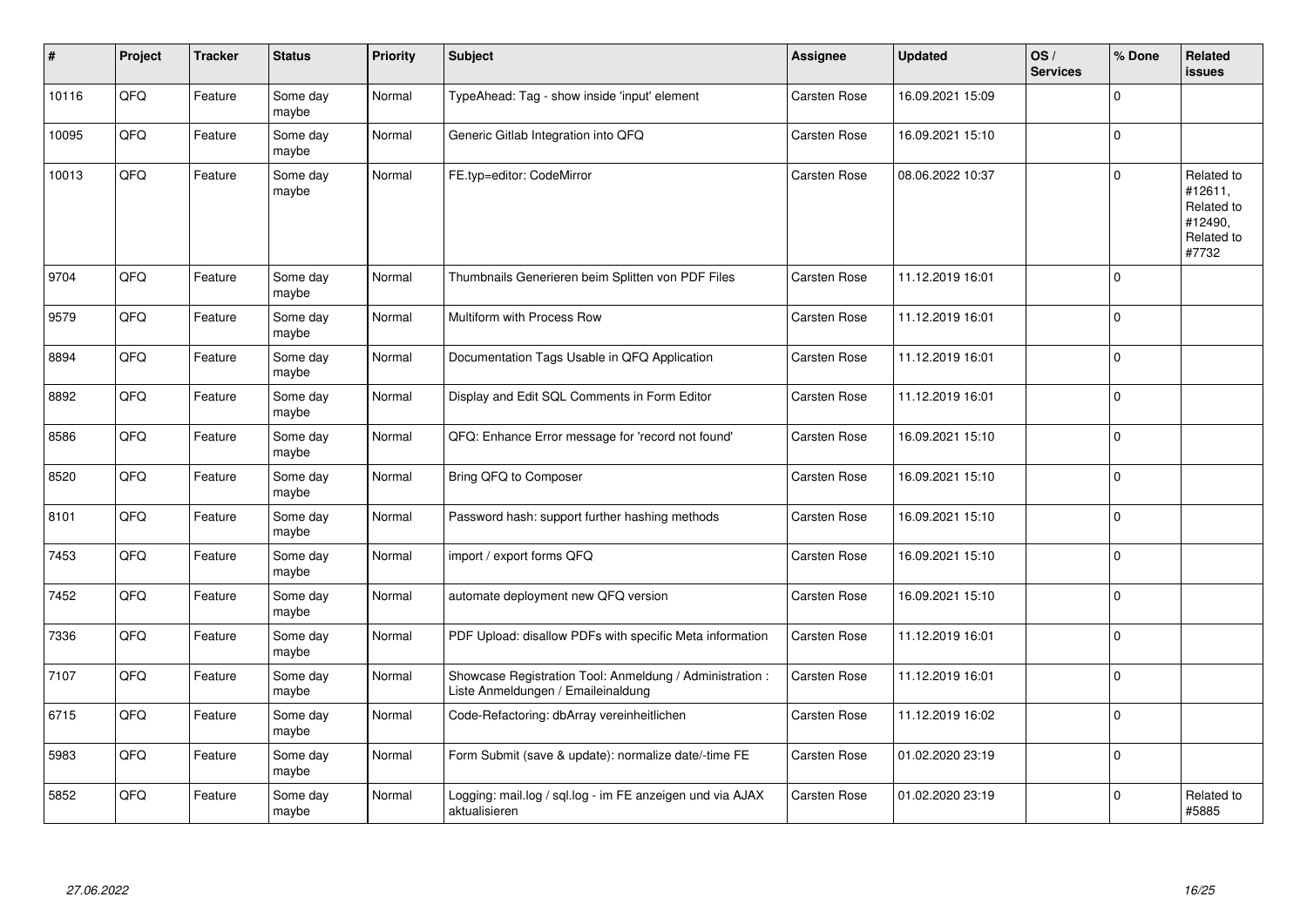| #    | Project | <b>Tracker</b> | <b>Status</b>     | <b>Priority</b> | <b>Subject</b>                                                                                                          | <b>Assignee</b>     | <b>Updated</b>   | OS/<br><b>Services</b> | % Done         | Related<br><b>issues</b>                    |
|------|---------|----------------|-------------------|-----------------|-------------------------------------------------------------------------------------------------------------------------|---------------------|------------------|------------------------|----------------|---------------------------------------------|
| 5665 | QFQ     | Feature        | Some day<br>maybe | Normal          | Versuch das '{{!' nicht mehr noetig ist.                                                                                | Carsten Rose        | 01.02.2020 23:20 |                        | $\Omega$       | Related to<br>#7432,<br>Related to<br>#7434 |
| 5579 | QFQ     | Feature        | Some day<br>maybe | Normal          | Enhance Doc / Presentation: variable type 'link column type'                                                            | Carsten Rose        | 01.02.2020 23:19 |                        | $\mathbf 0$    |                                             |
| 5548 | QFQ     | Feature        | Some day<br>maybe | Normal          | 801 Textfiles/Scriptfiles als Thumbnail                                                                                 | Carsten Rose        | 07.03.2022 16:26 |                        | $\mathbf 0$    |                                             |
| 5480 | QFQ     | Feature        | Some day<br>maybe | Normal          | QFQ: Dokumentation mit Screenshots versehen                                                                             | Carsten Rose        | 01.02.2020 23:20 |                        | $\mathbf 0$    | Related to<br>#9879                         |
| 5428 | QFQ     | Feature        | Some day<br>maybe | Normal          | secure thumbnail: late render on access.                                                                                | Carsten Rose        | 01.02.2020 23:20 |                        | $\Omega$       |                                             |
| 5132 | QFQ     | Feature        | Some day<br>maybe | Normal          | Error Message sendmail missing attachment: more details                                                                 | Carsten Rose        | 01.02.2020 23:19 |                        | $\Omega$       |                                             |
| 4956 | QFQ     | Feature        | Some day<br>maybe | Normal          | Sendmail: Benutzerdefinierte Headers                                                                                    | Carsten Rose        | 11.12.2019 16:02 |                        | $\mathbf 0$    |                                             |
| 4872 | QFQ     | Feature        | Some day<br>maybe | Normal          | Fields of Typo3 page available in STORE_TYPO3                                                                           | Carsten Rose        | 01.02.2020 23:19 |                        | 0              |                                             |
| 4869 | QFQ     | Feature        | Some day<br>maybe | Normal          | Dynamic Update (show, hide, readonly?, required?) for<br><b>Template Group Elements</b>                                 | Carsten Rose        | 01.02.2020 23:19 |                        | $\Omega$       | Related to<br>#4865                         |
| 4839 | QFQ     | Feature        | Some day<br>maybe | Normal          | qfq-handle in <head> Abschnitt</head>                                                                                   | Carsten Rose        | 11.12.2019 16:02 |                        | $\mathbf 0$    |                                             |
| 4757 | QFQ     | Feature        | Some day<br>maybe | Normal          | Test subrecord: download links ok? Links ok?                                                                            | Carsten Rose        | 01.02.2020 23:20 |                        | 0              |                                             |
| 4652 | QFQ     | Feature        | Some day<br>maybe | Normal          | UZH CD: Weiterleitung auf benutzerdefinierte 403/404 Seite                                                              | <b>Carsten Rose</b> | 01.02.2020 23:20 |                        | 0              |                                             |
| 4650 | QFQ     | Feature        | Some day<br>maybe | Normal          | Convert html to doc/rtf                                                                                                 | Carsten Rose        | 01.02.2020 23:20 |                        | $\mathbf 0$    | Related to<br>#10704                        |
| 4606 | QFQ     | Feature        | Some day<br>maybe | Normal          | link: qualifier to render bootstrap button                                                                              | Carsten Rose        | 01.02.2020 23:19 |                        | $\Omega$       |                                             |
| 4365 | QFQ     | Feature        | Some day<br>maybe | Normal          | Multi Language: new way of config                                                                                       | Carsten Rose        | 01.02.2020 23:20 |                        | 0              |                                             |
| 4349 | QFQ     | Feature        | Some day<br>maybe | Normal          | link download: downloaded external URL to<br>deliver/concatenate - check mimetipe and handle it correctly               | Carsten Rose        | 11.12.2019 16:02 |                        | $\mathbf 0$    |                                             |
| 4343 | QFQ     | Feature        | Some day<br>maybe | Normal          | Link: Classifier to add 'attributes'                                                                                    | Carsten Rose        | 01.02.2020 23:20 |                        | 0              | Related to<br>#14077                        |
| 4330 | QFQ     | Feature        | Some day<br>maybe | Normal          | Error Message: report missing {{ / }} in sqlUpdate, sqlInsert,<br>sqlDelete, sqlAfter, sqlBefore in FE action elements. | Carsten Rose        | 01.02.2020 23:20 |                        | 0              |                                             |
| 4259 | QFQ     | Feature        | Some day<br>maybe | Normal          | Instant trigger a cron job                                                                                              | Carsten Rose        | 11.12.2019 16:03 |                        | $\overline{0}$ |                                             |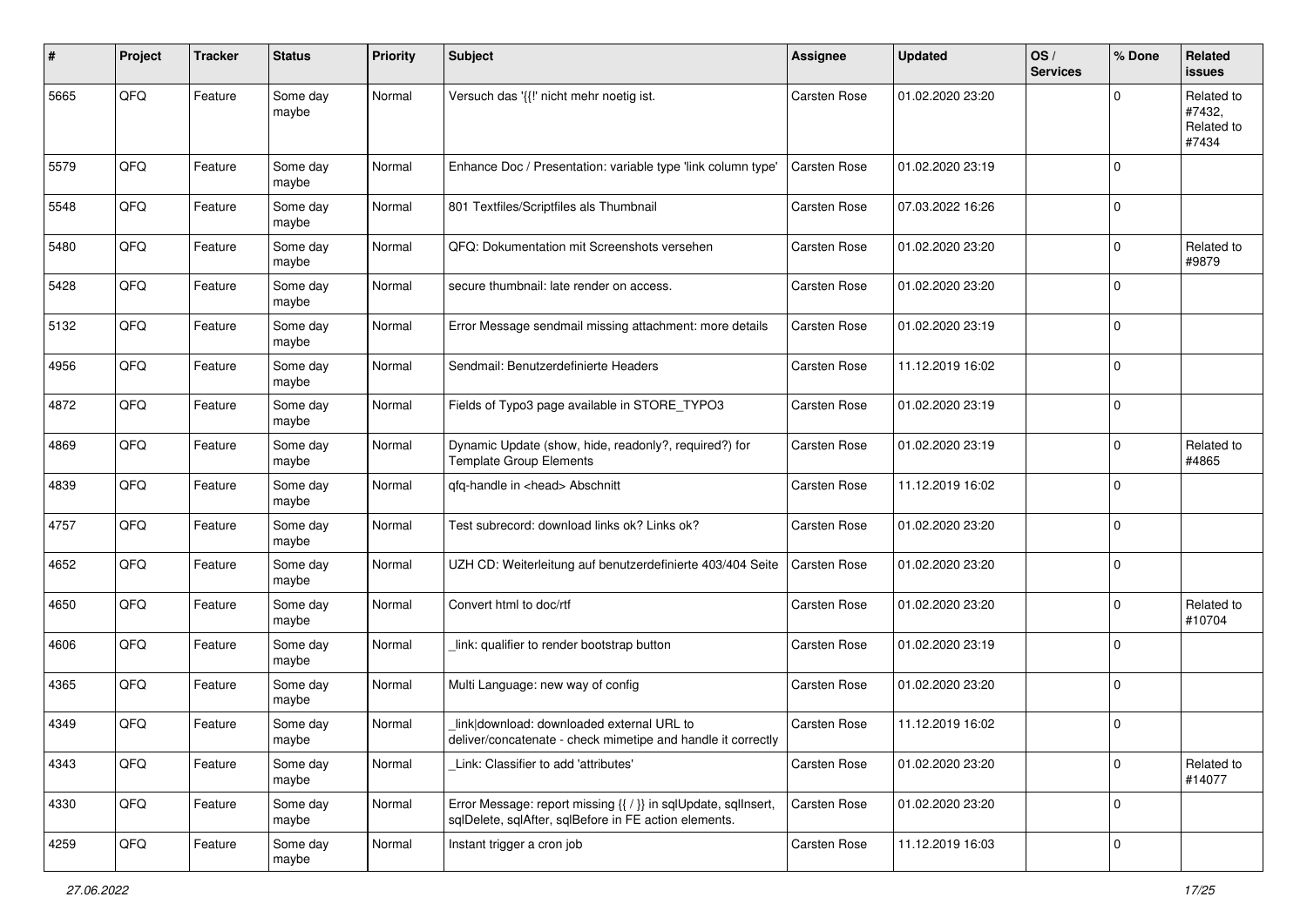| #    | Project | <b>Tracker</b> | <b>Status</b>     | <b>Priority</b> | <b>Subject</b>                                                                                                                               | Assignee            | <b>Updated</b>   | OS/<br><b>Services</b> | % Done       | Related<br>issues                           |
|------|---------|----------------|-------------------|-----------------|----------------------------------------------------------------------------------------------------------------------------------------------|---------------------|------------------|------------------------|--------------|---------------------------------------------|
| 4258 | QFQ     | Feature        | Some day<br>maybe | High            | <b>System Defaults: Forms</b>                                                                                                                | <b>Carsten Rose</b> | 03.05.2021 21:14 |                        | $\Omega$     |                                             |
| 4197 | QFQ     | Feature        | Some day<br>maybe | Normal          | Unit Test fuer JSON Stream von QuickFormQuery.php ><br>doForm()                                                                              | Carsten Rose        | 11.12.2019 16:03 |                        | $\Omega$     |                                             |
| 4026 | QFQ     | Feature        | Some dav<br>maybe | Normal          | sqlLog.sql: log number of FE.id                                                                                                              | Carsten Rose        | 11.12.2019 16:03 |                        | $\Omega$     | Related to<br>#5458                         |
| 4018 | QFQ     | Feature        | Some day<br>maybe | Normal          | typeahead: solve problem with potential long query<br>parameter                                                                              | Carsten Rose        | 11.12.2019 16:03 |                        | $\Omega$     |                                             |
| 3991 | QFQ     | Feature        | Some day<br>maybe | Normal          | report: Columnname '_skipWrap' skips 'fbeg', 'fend'                                                                                          | Carsten Rose        | 11.12.2019 16:03 |                        | $\Omega$     |                                             |
| 3990 | QFQ     | Feature        | Some day<br>maybe | High            | custom class definition: add space automatically                                                                                             | Carsten Rose        | 03.05.2021 21:14 |                        | $\Omega$     |                                             |
| 3967 | QFQ     | Feature        | Some day<br>maybe | High            | Report: Checkbox, Radio, Dropdown, Input welches ohne<br>Submit funktioniert - 'Inline-Form'                                                 | Carsten Rose        | 03.05.2021 21:14 |                        | $\Omega$     |                                             |
| 3947 | QFQ     | Feature        | Some day<br>maybe | Normal          | Attack detectect: logout current user                                                                                                        | Carsten Rose        | 11.12.2019 16:03 |                        | $\Omega$     | Related to<br>#5458,<br>Related to<br>#6299 |
| 3942 | QFQ     | Feature        | Some day<br>maybe | Normal          | Action Elemente: neu generierte IDs via FE weitergeben                                                                                       | Carsten Rose        | 11.12.2019 16:03 |                        | $\Omega$     | Related to<br>#3941                         |
| 3941 | QFQ     | Feature        | Some day<br>maybe | Normal          | sqlAfter: es sollten mehrere moeglich sein                                                                                                   | Carsten Rose        | 11.12.2019 16:03 |                        | $\mathbf{0}$ | Related to<br>#3942                         |
| 3905 | QFQ     | Feature        | Some day<br>maybe | Normal          | Documentation: Best Practice anhand eines Online<br>Bewerbungstools                                                                          | Carsten Rose        | 11.12.2019 16:03 |                        | $\Omega$     |                                             |
| 3900 | QFQ     | Feature        | Some day<br>maybe | Normal          | Extend documentation of 'Copy / Paste'                                                                                                       | Carsten Rose        | 11.12.2019 16:03 |                        | $\Omega$     | Related to<br>#3899                         |
| 3877 | QFQ     | Feature        | Some day<br>maybe | Normal          | FormEditor: die Felder die aktuell nicht gebraucht werden<br>nur auf readonly/disabled setzen (nicht ausblenden > das<br>irritiert.          | Carsten Rose        | 11.12.2019 16:03 |                        | $\Omega$     |                                             |
| 3848 | QFQ     | Feature        | Some day<br>maybe | High            | Antivirus check fuer Upload files in gfg?                                                                                                    | Carsten Rose        | 03.05.2021 21:14 |                        | $\Omega$     | Related to<br>#4131                         |
| 3708 | QFQ     | Feature        | Some day<br>maybe | Normal          | Form: input - 'specialchars', 'none'  gewisse tags<br>erlauben, andere verbieten                                                             | Carsten Rose        | 11.12.2019 16:02 |                        | $\Omega$     | Related to<br>#14320                        |
| 3677 | QFQ     | Feature        | Some day<br>maybe | Normal          | wkhtmitopdf: FE User access prohibited, if client IP changes   Carsten Rose<br>- \$TYPO3_CONF_VARS[FE][lockIP]                               |                     | 11.12.2019 16:02 |                        |              |                                             |
| 3666 | QFQ     | Feature        | Some day<br>maybe | Normal          | a) Performance Messung: mysql_real_escape_string() im<br>Vergleich zu str_replace(), b) doppeltes Aufrufen von<br>mysql_real_escape_string() | Carsten Rose        | 11.12.2019 16:02 |                        | $\Omega$     |                                             |
| 3537 | QFQ     | Feature        | Some day<br>maybe | Low             | SHOW COLUMNS FROM tableName - Extend '{{!'<br>definition                                                                                     | Carsten Rose        | 11.12.2019 16:02 |                        | $\mathbf{0}$ |                                             |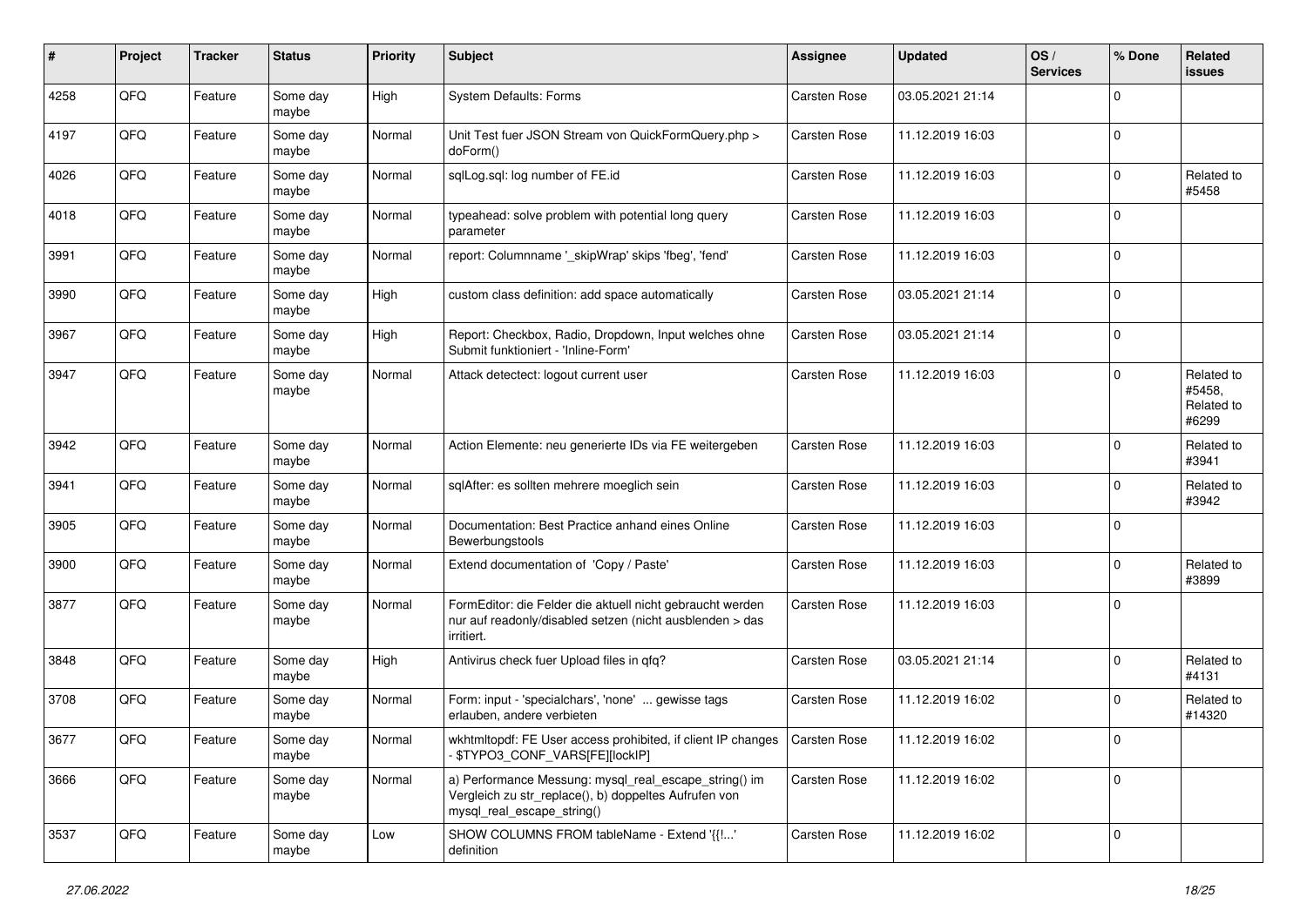| #     | Project | <b>Tracker</b> | <b>Status</b>     | <b>Priority</b> | <b>Subject</b>                                                                                                     | <b>Assignee</b>     | <b>Updated</b>   | OS/<br><b>Services</b> | % Done         | Related<br>issues                           |
|-------|---------|----------------|-------------------|-----------------|--------------------------------------------------------------------------------------------------------------------|---------------------|------------------|------------------------|----------------|---------------------------------------------|
| 3458  | QFQ     | Feature        | Some day<br>maybe | Normal          | Display 'Edit Form Element'-Checkbox on form: should<br>depend on FE Group                                         | Carsten Rose        | 11.12.2019 16:02 |                        | $\Omega$       | Related to<br>#3447                         |
| 3457  | QFQ     | Feature        | Some day<br>maybe | Normal          | LDAP: concat multi values to one single entry                                                                      | Carsten Rose        | 11.12.2019 16:02 |                        | $\Omega$       |                                             |
| 3402  | QFQ     | Feature        | Some day<br>maybe | Normal          | Syntax Highlighting via CodeMirror                                                                                 | Carsten Rose        | 11.12.2019 16:02 |                        | 100            | Related to<br>#3207                         |
| 3385  | QFQ     | Feature        | Some day<br>maybe | Normal          | templateGroup: insert/update/delete non primary records                                                            | <b>Carsten Rose</b> | 11.12.2019 16:02 |                        | $\Omega$       |                                             |
| 3350  | QFQ     | Feature        | Some day<br>maybe | Normal          | FormEditor: Hilfetext hinter 'checktype'                                                                           | Carsten Rose        | 11.12.2019 16:02 |                        | $\mathbf{0}$   |                                             |
| 3332  | QFQ     | Feature        | Some day<br>maybe | Normal          | Uploads: Thumbnails, Details zum hochgeladenen File                                                                | Carsten Rose        | 11.12.2019 16:02 |                        | $\Omega$       | Related to<br>#3264,<br>Related to<br>#5333 |
| 3331  | QFQ     | Feature        | Some day<br>maybe | Normal          | Default Tooltip fuer _page? Links: mit Form und Record ID                                                          | <b>Carsten Rose</b> | 11.12.2019 16:02 |                        | $\Omega$       |                                             |
| 3291  | QFQ     | Feature        | Some day<br>maybe | Normal          | AutoCron websiteToken                                                                                              | Carsten Rose        | 11.12.2019 16:02 |                        | $\mathbf{0}$   | Related to<br>#4250                         |
| 3285  | QFQ     | Feature        | Some day<br>maybe | Normal          | Zeichenlimit pro Feld: textarea / editor                                                                           | Carsten Rose        | 11.12.2019 16:02 |                        | $\Omega$       |                                             |
| 3273  | QFQ     | Feature        | Some day<br>maybe | Low             | Dirty Flag in Form                                                                                                 | Carsten Rose        | 11.12.2019 16:02 |                        | $\Omega$       |                                             |
| 3267  | QFQ     | Feature        | Some day<br>maybe | Normal          | 2 Forms auf einer Seite: real + Read only                                                                          | <b>Carsten Rose</b> | 11.12.2019 16:03 |                        | l n            |                                             |
| 3216  | QFQ     | Feature        | Some day<br>maybe | Normal          | dynamic update für checkbox label2                                                                                 | <b>Carsten Rose</b> | 11.12.2019 16:03 |                        | $\mathbf 0$    | Related to<br>#2081                         |
| 2995  | QFQ     | Feature        | Some day<br>maybe | Normal          | Dropdown JQuery Plugin: 'chosen' - Moeglichkeit um Select<br>Listen mehr Funktion zu geben. Kein Bootstrap noetig. | Carsten Rose        | 11.12.2019 16:03 |                        | $\mathbf{0}$   |                                             |
| 2084  | QFQ     | Feature        | Some day<br>maybe | Normal          | Mailto mit encryption: Subrecord                                                                                   | Carsten Rose        | 11.12.2019 16:03 |                        | $\Omega$       | Related to<br>#2082                         |
| 1946  | QFQ     | Feature        | Some day<br>maybe | Normal          | Kontrolle ob der ReadOnly Modus bei den<br>Formularelementen korrekt implementiert ist                             | Carsten Rose        | 11.12.2019 16:03 |                        | $\Omega$       |                                             |
| 1635  | QFQ     | Feature        | Some day<br>maybe | Normal          | QFQ Extension content record: weitere Optionen<br>einblenden.                                                      | <b>Carsten Rose</b> | 11.12.2019 16:03 |                        | $\overline{0}$ |                                             |
| 14305 | QFQ     | Bug            | <b>New</b>        | Normal          | Inline Report editing does not create history entries                                                              | Carsten Rose        | 10.06.2022 11:55 |                        | $\Omega$       |                                             |
| 14304 | QFQ     | <b>Bug</b>     | New               | Normal          | table sorter view safer does not work                                                                              | <b>Carsten Rose</b> | 10.06.2022 11:49 |                        | $\mathbf 0$    |                                             |
| 14233 | QFQ     | <b>Bug</b>     | <b>New</b>        | Normal          | AS_link: question - HTML is not rendered                                                                           | Carsten Rose        | 28.05.2022 11:02 |                        | $\Omega$       |                                             |
| 14091 | QFQ     | <b>Bug</b>     | <b>New</b>        | Normal          | inconsistent template path for twig                                                                                | Carsten Rose        | 19.04.2022 18:36 |                        | l 0            |                                             |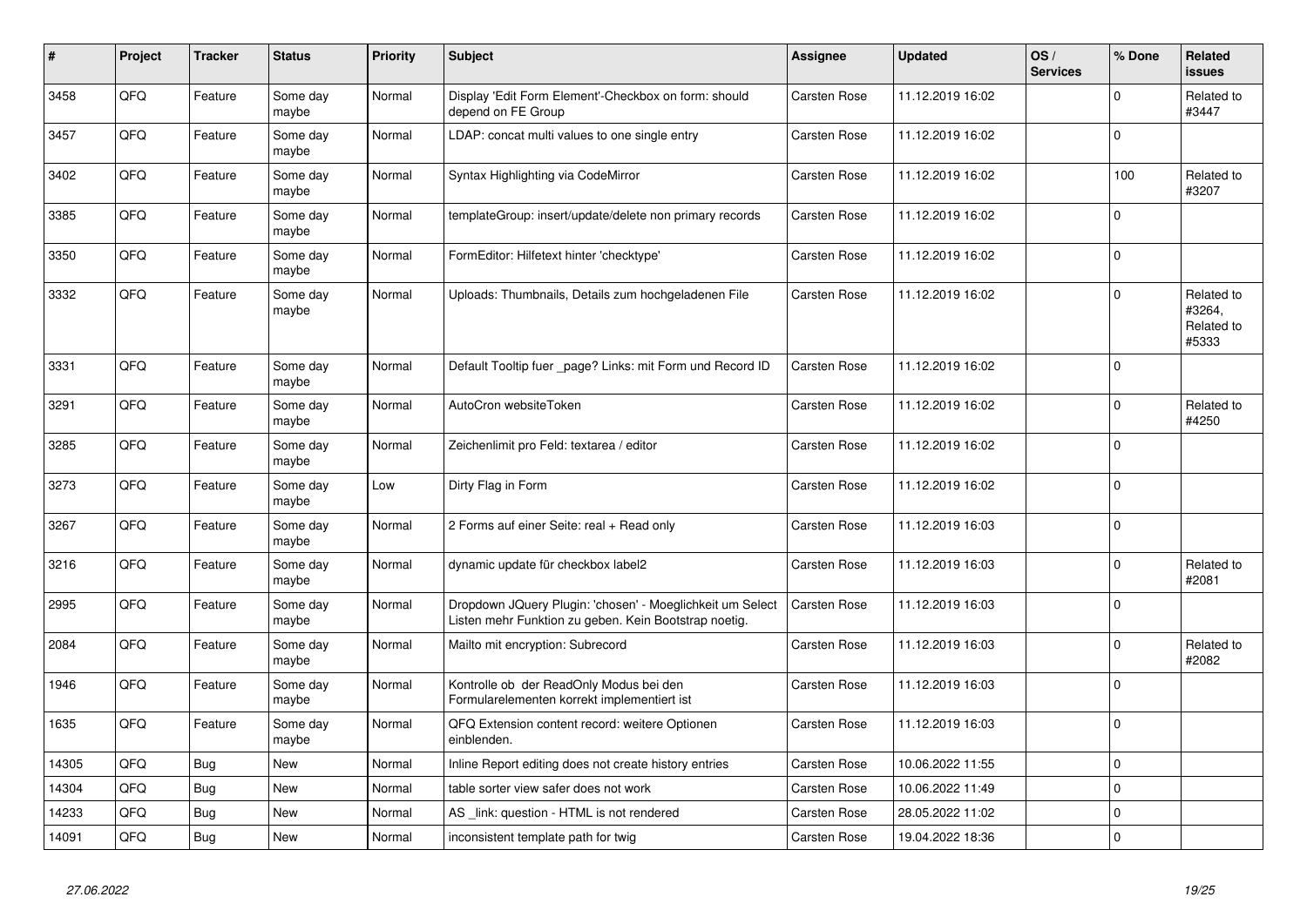| #     | Project | Tracker    | <b>Status</b> | <b>Priority</b> | <b>Subject</b>                                                                                                                                      | Assignee            | <b>Updated</b>   | OS/<br><b>Services</b> | % Done      | Related<br><b>issues</b>                    |
|-------|---------|------------|---------------|-----------------|-----------------------------------------------------------------------------------------------------------------------------------------------------|---------------------|------------------|------------------------|-------------|---------------------------------------------|
| 14077 | QFQ     | Bug        | <b>New</b>    | Normal          | As _link: Attribute 'class' missing by r:1 and r:3 - but should<br>set                                                                              | <b>Carsten Rose</b> | 28.05.2022 11:02 |                        | U           | Related to<br>#5342,<br>Related to<br>#4343 |
| 13706 | QFQ     | Bug        | <b>New</b>    | Normal          | Wrong CheckType in FieldElement LastStatus of Form Cron                                                                                             | <b>Carsten Rose</b> | 21.01.2022 18:20 |                        | $\Omega$    |                                             |
| 13659 | QFQ     | <b>Bug</b> | New           | Normal          | wrong sanitize class applied to R-store                                                                                                             | Carsten Rose        | 15.01.2022 14:23 |                        | $\Omega$    |                                             |
| 13592 | QFQ     | Bug        | New           | Normal          | QFQ Build Queue: das vergeben von Tags klappt nicht. Es<br>werden keine Releases gebaut.                                                            | Carsten Rose        | 19.03.2022 17:45 |                        | $\Omega$    |                                             |
| 13460 | QFQ     | Bug        | <b>New</b>    | Normal          | Doc: Password set/reset  password should not processed<br>with 'html encode'                                                                        | Carsten Rose        | 19.03.2022 17:46 |                        | $\Omega$    |                                             |
| 13451 | QFQ     | Bug        | <b>New</b>    | Normal          | Character Counter / Max Character: Problem in Safari                                                                                                | Carsten Rose        | 15.04.2022 17:18 |                        | $\Omega$    |                                             |
| 13332 | QFQ     | Bug        | New           | Normal          | Multi Form: Required Felder werden visuell nicht markiert.                                                                                          | Carsten Rose        | 19.03.2022 17:47 |                        | $\Omega$    |                                             |
| 13331 | QFQ     | Bug        | New           | Normal          | Multi Form: Clear Icon misplaced                                                                                                                    | Carsten Rose        | 19.03.2022 17:47 |                        | $\Omega$    |                                             |
| 12974 | QFQ     | Bug        | New           | High            | Sanitize Queries in Action-Elements                                                                                                                 | Carsten Rose        | 07.12.2021 17:19 |                        | $\Omega$    |                                             |
| 12716 | QFQ     | Bug        | <b>New</b>    | Normal          | template group: Pattern only applied to first instance                                                                                              | Carsten Rose        | 19.03.2022 17:47 |                        | $\Omega$    |                                             |
| 12714 | QFQ     | Bug        | New           | Normal          | Conversion of GIF to PDF broken when GIF contains Alpha.                                                                                            | Carsten Rose        | 19.03.2022 17:49 |                        | $\Omega$    |                                             |
| 12702 | QFQ     | <b>Bug</b> | <b>New</b>    | High            | templateGroup: broken in multiDb Setup                                                                                                              | Carsten Rose        | 14.12.2021 16:02 |                        | $\Omega$    |                                             |
| 12670 | QFQ     | Bug        | New           | High            | Dropdown-Menu classes können nicht mehr angegeben<br>werden                                                                                         | Carsten Rose        | 07.12.2021 17:19 |                        | $\Omega$    |                                             |
| 12581 | QFQ     | Bug        | <b>New</b>    | Normal          | Form.forward=close: Record 'new' in new browser tab ><br>save (& close) >> Form is not reloaded with new created<br>record id and stays in mode=new | Carsten Rose        | 19.03.2022 17:48 |                        | $\mathbf 0$ |                                             |
| 12545 | QFQ     | Bug        | <b>New</b>    | Urgent          | sql.log not created / updated                                                                                                                       | <b>Carsten Rose</b> | 14.12.2021 16:02 |                        | $\Omega$    |                                             |
| 12520 | QFQ     | Bug        | New           | Normal          | Switch FE User: still active even FE User session expired                                                                                           | Carsten Rose        | 19.03.2022 17:48 |                        | $\Omega$    |                                             |
| 12513 | QFQ     | <b>Bug</b> | New           | High            | Implement server side check of maxlength                                                                                                            | Carsten Rose        | 07.12.2021 17:19 |                        | $\Omega$    |                                             |
| 12512 | QFQ     | Bug        | New           | Normal          | Some MySQL Installation can't use 'stored procedures'                                                                                               | Carsten Rose        | 19.03.2022 17:48 |                        | $\mathbf 0$ |                                             |
| 12468 | QFQ     | <b>Bug</b> | <b>New</b>    | Urgent          | Form: update Form.title after save                                                                                                                  | Carsten Rose        | 03.05.2021 21:12 |                        | $\Omega$    |                                             |
| 12327 | QFQ     | Bug        | New           | Normal          | Copy to clipboard: Glyphicon can not be changed                                                                                                     | Carsten Rose        | 27.12.2021 17:59 |                        | 0           |                                             |
| 12187 | QFQ     | Bug        | New           | Normal          | Trigger FormAsFile() via Report: probably problem with multi<br>DB setup                                                                            | Carsten Rose        | 20.03.2021 21:20 |                        | $\Omega$    |                                             |
| 12133 | QFQ     | Bug        | New           | Normal          | NPM, phpSpreadSheet aktualisieren                                                                                                                   | Carsten Rose        | 15.03.2021 09:04 |                        | 0           |                                             |
| 12045 | QFQ     | <b>Bug</b> | New           | Normal          | templateGroup afterSave FE: Aufruf ohne<br>sqlHonorFormElements funktioniert nicht                                                                  | Carsten Rose        | 18.02.2021 16:33 |                        | $\Omega$    |                                             |
| 12040 | QFQ     | <b>Bug</b> | New           | Normal          | FE Mode 'hidden' für zwei FEs auf einer Zeile                                                                                                       | Carsten Rose        | 18.02.2021 10:13 |                        | $\mathbf 0$ |                                             |
| 11752 | QFQ     | Bug        | New           | Normal          | checkbox renders multiple input elements with same name                                                                                             | Carsten Rose        | 17.12.2020 14:58 |                        | $\mathbf 0$ | Related to<br>#11750                        |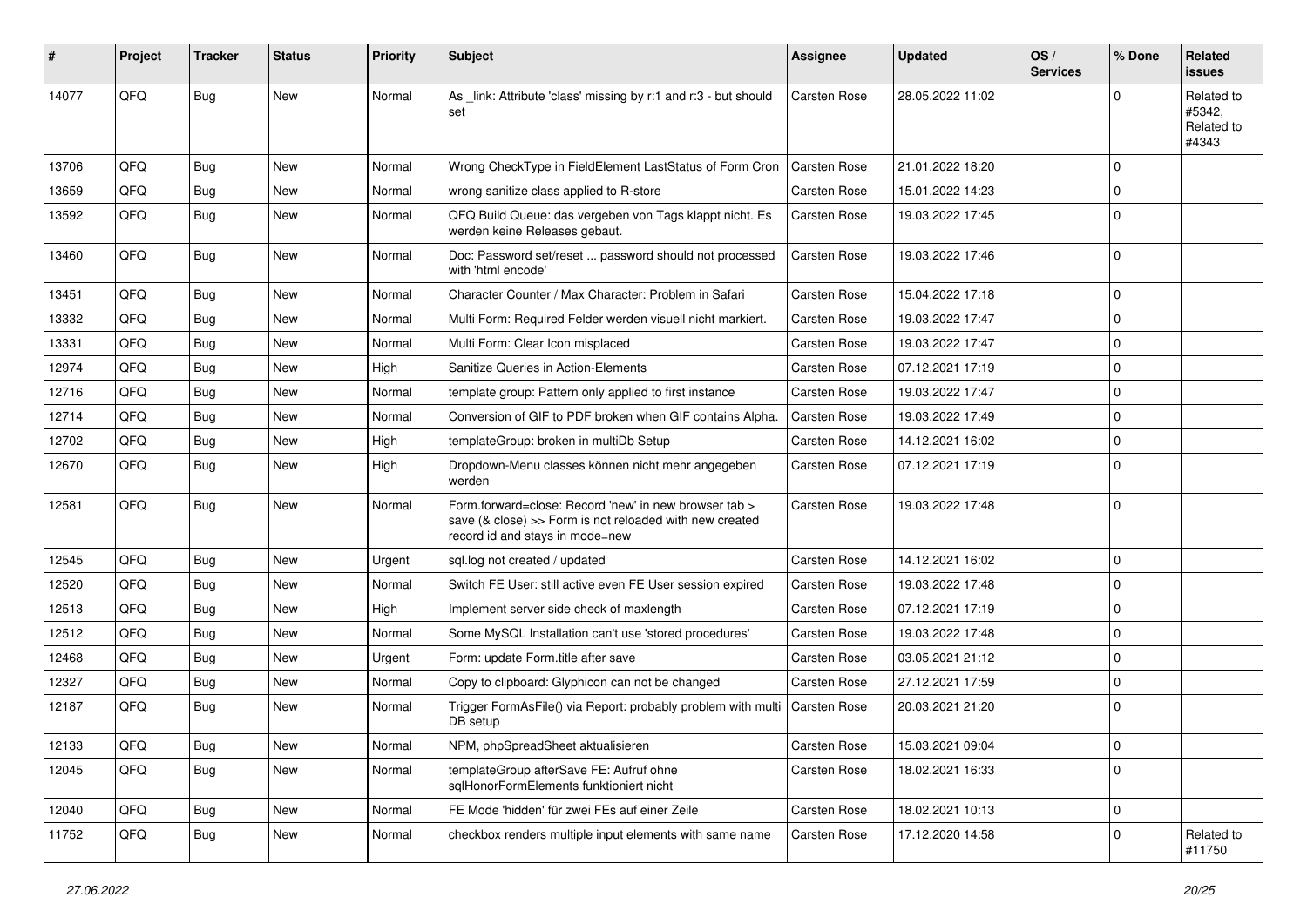| $\vert$ # | Project | <b>Tracker</b> | <b>Status</b> | <b>Priority</b> | <b>Subject</b>                                                                      | <b>Assignee</b>     | <b>Updated</b>   | OS/<br><b>Services</b> | % Done      | Related<br><b>issues</b>                                             |
|-----------|---------|----------------|---------------|-----------------|-------------------------------------------------------------------------------------|---------------------|------------------|------------------------|-------------|----------------------------------------------------------------------|
| 11695     | QFQ     | <b>Bug</b>     | New           | Normal          | MultiForm required FE Error                                                         | Carsten Rose        | 04.12.2020 13:34 |                        | $\Omega$    |                                                                      |
| 11668     | QFQ     | <b>Bug</b>     | New           | Normal          | Play function.sql - problem with mysql                                              | Carsten Rose        | 03.05.2021 20:48 |                        | $\mathbf 0$ |                                                                      |
| 11667     | QFQ     | Bug            | New           | Normal          | MySQL mariadb-server-10.3: Incorrect datetime value                                 | Carsten Rose        | 03.05.2021 20:48 |                        | $\mathbf 0$ |                                                                      |
| 11239     | QFQ     | Bug            | New           | Normal          | Radiobutton (plain): horizontales Rendern abhängig vom<br>Datentyp in der Datenbank | Carsten Rose        | 30.09.2020 18:37 |                        | $\pmb{0}$   |                                                                      |
| 10937     | QFQ     | Bug            | New           | Normal          | Fehler mit abhängigen Select- Feldern beim Positionieren                            | Carsten Rose        | 12.11.2020 23:45 |                        | $\mathbf 0$ |                                                                      |
| 10704     | QFQ     | Bug            | New           | Normal          | wkhtml problem rendering fullCalendar.js / fabric.js >><br>successor: puppeteer     | Carsten Rose        | 12.11.2020 23:45 |                        | $\Omega$    | Related to<br>#5024,<br>Related to<br>#4650,<br>Related to<br>#10715 |
| 10658     | QFQ     | Bug            | <b>New</b>    | Normal          | processReadOnly broken                                                              | <b>Carsten Rose</b> | 27.05.2020 17:55 |                        | $\Omega$    |                                                                      |
| 10640     | QFQ     | <b>Bug</b>     | <b>New</b>    | High            | TypeAhead Tag: FE editierbar trotz readOnly                                         | <b>Carsten Rose</b> | 03.05.2021 21:12 |                        | $\mathbf 0$ |                                                                      |
| 10588     | QFQ     | <b>Bug</b>     | <b>New</b>    | Normal          | typeahed Tag: Doku anpassen                                                         | Carsten Rose        | 12.11.2020 23:45 |                        | $\Omega$    |                                                                      |
| 10508     | QFQ     | <b>Bug</b>     | New           | High            | Multi Form broken on Multi DB Instance                                              | Carsten Rose        | 03.05.2021 21:12 |                        | $\mathbf 0$ |                                                                      |
| 10506     | QFQ     | Bug            | New           | High            | Template Group broken on MultiDB instance                                           | Carsten Rose        | 03.05.2021 21:12 |                        | $\Omega$    | Related to<br>#10505                                                 |
| 10322     | QFQ     | <b>Bug</b>     | <b>New</b>    | Normal          | FormElement / Radio: missing column 'enum' >> FE not<br>reported                    | Carsten Rose        | 07.05.2020 09:37 |                        | $\mathbf 0$ |                                                                      |
| 10082     | QFQ     | Bug            | <b>New</b>    | Normal          | FE.type=SELECT - 'sanatize' Class                                                   | <b>Carsten Rose</b> | 07.05.2020 09:36 |                        | $\mathbf 0$ | Related to<br>#10081                                                 |
| 10081     | QFQ     | Bug            | New           | High            | Stale record lock after 'forbidden' character                                       | Carsten Rose        | 03.05.2021 21:12 |                        | $\Omega$    | Related to<br>#10082,<br>Related to<br>#9789                         |
| 9783      | QFQ     | <b>Bug</b>     | New           | Normal          | Email with special characters                                                       | <b>Carsten Rose</b> | 01.02.2020 23:22 |                        | $\mathbf 0$ |                                                                      |
| 9773      | QFQ     | <b>Bug</b>     | New           | Normal          | form.parameter.formModeGlobal=requiredOff                                           | Carsten Rose        | 01.02.2020 15:56 |                        | $\mathbf 0$ |                                                                      |
| 9533      | QFQ     | <b>Bug</b>     | New           | Normal          | FE.type=upload: Check in 'beforeSave' if upload is given                            | Carsten Rose        | 01.02.2020 23:22 |                        | $\mathbf 0$ | Related to<br>#11523                                                 |
| 9531      | QFQ     | Bug            | <b>New</b>    | High            | FE File: Dynamic Update / modeSql / required detected<br>even it not set            | Carsten Rose        | 11.06.2021 20:32 |                        | $\mathbf 0$ | Related to<br>#12398                                                 |
| 9347      | QFQ     | Bug            | <b>New</b>    | High            | FE.type=upload with dynamic show/hidden: required not<br>detected                   | Carsten Rose        | 12.06.2021 10:40 |                        | $\Omega$    | Related to<br>#5305,<br>Related to<br>#12398                         |
| 9317      | QFQ     | <b>Bug</b>     | New           | Normal          | FE.type=note: with dynamic show/hidden an empty label<br>causes trouble             | Carsten Rose        | 01.02.2020 23:22 |                        | $\mathbf 0$ |                                                                      |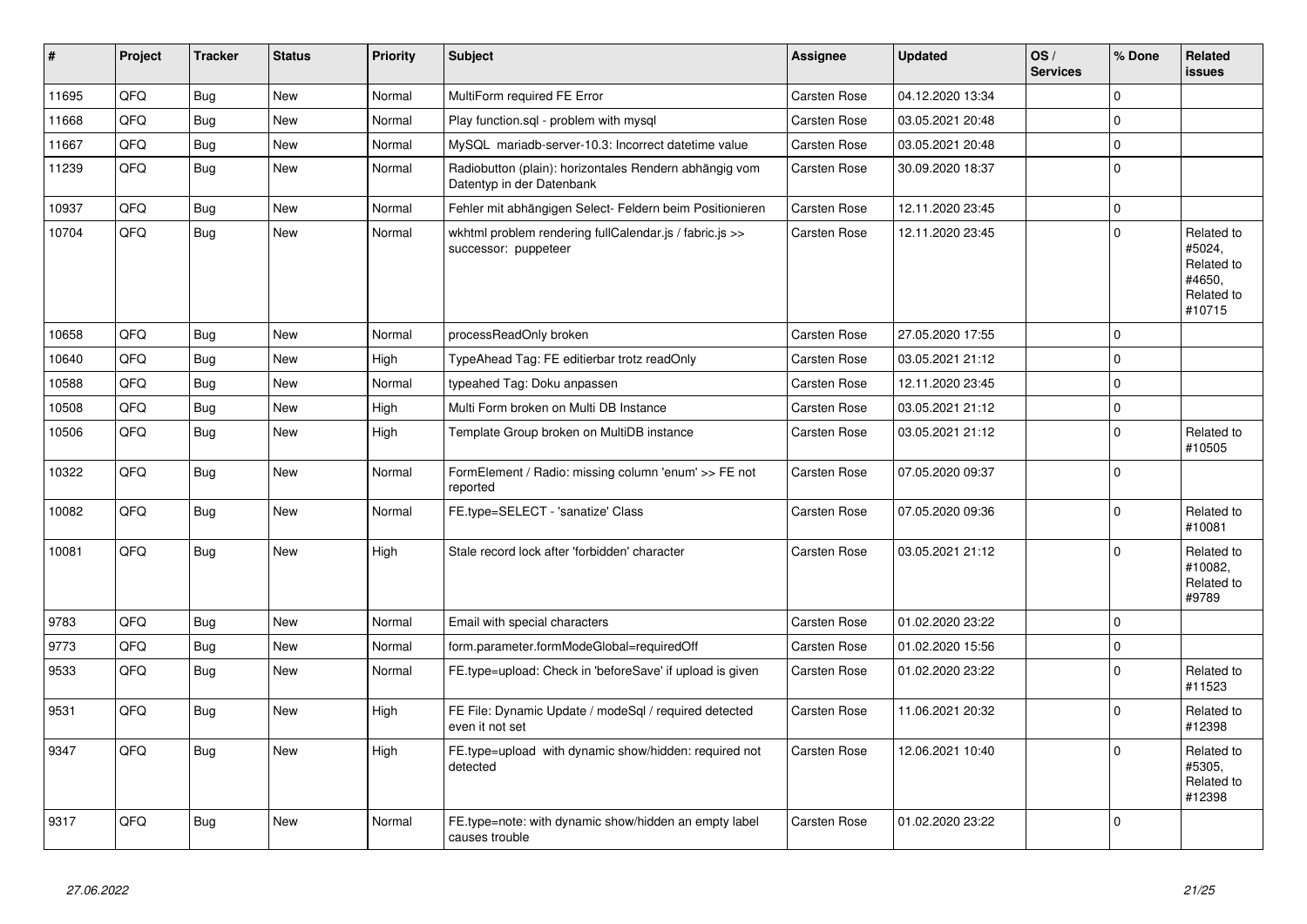| #    | Project | <b>Tracker</b> | <b>Status</b> | <b>Priority</b> | Subject                                                                                               | Assignee            | <b>Updated</b>   | OS/<br><b>Services</b> | % Done      | Related<br>issues         |
|------|---------|----------------|---------------|-----------------|-------------------------------------------------------------------------------------------------------|---------------------|------------------|------------------------|-------------|---------------------------|
| 9275 | QFQ     | Bug            | New           | Normal          | autcron: t3 page, which takes to long to respond, is not<br>reported properly                         | <b>Carsten Rose</b> | 01.02.2020 23:22 |                        | 100         |                           |
| 9177 | QFQ     | Bug            | <b>New</b>    | Normal          | Bug? QFQ tries to save an action FE, which has real<br>existing column name                           | <b>Carsten Rose</b> | 01.02.2020 23:22 |                        | $\mathbf 0$ |                           |
| 9127 | QFQ     | Bug            | New           | Normal          | Error Message: change 'roll over' color - text not readable                                           | Carsten Rose        | 01.02.2020 23:22 |                        | 0           |                           |
| 9077 | QFQ     | Bug            | <b>New</b>    | Normal          | typeAheadSql: report broken SQL                                                                       | Carsten Rose        | 01.02.2020 23:22 |                        | $\Omega$    |                           |
| 9013 | QFQ     | Bug            | <b>New</b>    | Normal          | Error in Twig template not handled                                                                    | <b>Carsten Rose</b> | 20.10.2021 13:43 |                        | $\mathbf 0$ |                           |
| 8668 | QFQ     | Bug            | New           | High            | Pill disabled: dyamic mode 'hidden' not respected - FE is still<br>required                           | <b>Carsten Rose</b> | 03.05.2021 21:14 |                        | $\Omega$    |                           |
| 8431 | QFQ     | Bug            | New           | High            | autocron.php with wrong path                                                                          | Carsten Rose        | 03.05.2021 21:14 |                        | $\mathbf 0$ |                           |
| 8083 | QFQ     | Bug            | <b>New</b>    | High            | FormEditor: primary table list does not respect<br>'indexDb={{indexData:Y}}'                          | <b>Carsten Rose</b> | 03.05.2021 21:14 |                        | $\Omega$    | Has<br>duplicate<br>#6678 |
| 8049 | QFQ     | Bug            | <b>New</b>    | Normal          | FE.type=note, column 'value': text moves some pixel to top<br>after save                              | <b>Carsten Rose</b> | 01.02.2020 23:22 |                        | $\Omega$    |                           |
| 7899 | QFQ     | Bug            | New           | High            | Fe.type=password / retype / required: always complain<br>about missing value                          | Carsten Rose        | 03.05.2021 21:14 |                        | $\Omega$    |                           |
| 7890 | QFQ     | Bug            | New           | Normal          | FormElement 'required': extraButtonInfo not aligned                                                   | Carsten Rose        | 11.06.2021 21:17 |                        | 0           | Related to<br>#11517      |
| 7795 | QFQ     | Bug            | <b>New</b>    | Normal          | Readonly Form: Typeahead-Felder                                                                       | Carsten Rose        | 01.02.2020 23:22 |                        | 0           |                           |
| 7685 | QFQ     | Bug            | New           | Normal          | Open FormElement from QFQ error message and save<br>modified record: error about missing {{formId:F}} | <b>Carsten Rose</b> | 01.02.2020 23:22 |                        | $\mathbf 0$ |                           |
| 7650 | QFQ     | <b>Bug</b>     | New           | High            | Optional do not show 'required' sign on FormElement                                                   | Carsten Rose        | 03.05.2021 21:14 |                        | $\mathbf 0$ |                           |
| 7574 | QFQ     | Bug            | New           | Normal          | Substitute error: form element not reported / dont parse<br>Form.note                                 | Carsten Rose        | 01.02.2020 23:21 |                        | $\mathbf 0$ |                           |
| 7547 | QFQ     | <b>Bug</b>     | <b>New</b>    | Normal          | Error Message in afterSave: wrong parameter column<br>reported                                        | Carsten Rose        | 01.02.2020 23:22 |                        | $\mathbf 0$ |                           |
| 7524 | QFQ     | Bug            | <b>New</b>    | Normal          | QFQ throws a 'General Error' if 'fileadmin/protected/log/' is<br>not writeable                        | Carsten Rose        | 01.02.2020 23:22 |                        | 0           |                           |
| 7513 | QFQ     | Bug            | <b>New</b>    | Normal          | Radios not correct aligned                                                                            | Carsten Rose        | 01.02.2020 23:22 |                        | $\Omega$    |                           |
| 7512 | QFQ     | <b>Bug</b>     | <b>New</b>    | Normal          | FE: inputType=number >> 'pattern' is not respected                                                    | Carsten Rose        | 01.02.2020 23:22 |                        | $\Omega$    |                           |
| 7261 | QFQ     | <b>Bug</b>     | New           | Normal          | Report pathFilename for user without path, only the filename   Carsten Rose                           |                     | 01.02.2020 23:21 |                        | 0           |                           |
| 7219 | QFQ     | Bug            | New           | Normal          | typeSheadSql / typeAheadSqlPrefetch: change to curly<br>braces                                        | Carsten Rose        | 01.02.2020 23:21 |                        | $\mathbf 0$ |                           |
| 7014 | QFQ     | <b>Bug</b>     | New           | Normal          | Sending invalid emails succeeds when<br>debug.redirectAllMailTo is set                                | Carsten Rose        | 01.02.2020 23:21 |                        | $\mathbf 0$ |                           |
| 7002 | QFQ     | <b>Bug</b>     | New           | Normal          | Dynamic Update: row does not disappear / appear                                                       | Carsten Rose        | 01.02.2020 23:22 |                        | $\mathbf 0$ |                           |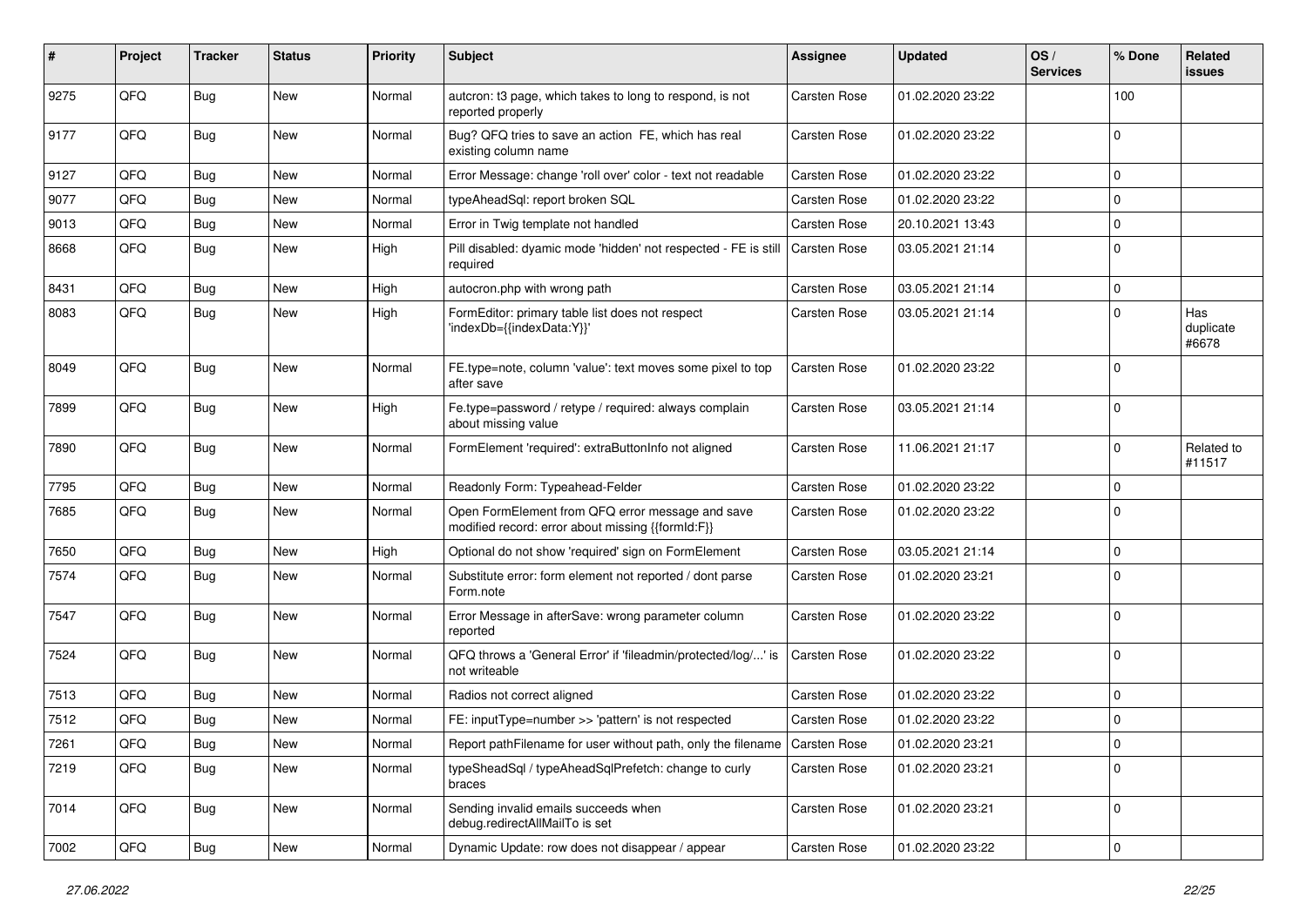| #     | Project | <b>Tracker</b> | <b>Status</b> | <b>Priority</b> | <b>Subject</b>                                                                                                   | <b>Assignee</b>     | <b>Updated</b>   | OS/<br><b>Services</b> | % Done         | Related<br><b>issues</b>                                                |
|-------|---------|----------------|---------------|-----------------|------------------------------------------------------------------------------------------------------------------|---------------------|------------------|------------------------|----------------|-------------------------------------------------------------------------|
| 6912  | QFQ     | <b>Bug</b>     | New           | Normal          | error Message Var 'deadline' already set in SIP - in Form<br>with FE.value={{deadline:R:::{{deadlinePeriod:Y}}}} | <b>Carsten Rose</b> | 01.02.2020 23:21 |                        | $\mathbf 0$    |                                                                         |
| 6677  | QFQ     | Bug            | <b>New</b>    | Normal          | Error message FE Action Element: no/wrong FE reference<br>who cause the problem.                                 | Carsten Rose        | 01.02.2020 23:21 |                        | $\overline{0}$ |                                                                         |
| 6483  | QFQ     | <b>Bug</b>     | <b>New</b>    | Normal          | R Store funktioniert nicht bei 'Report Notation' im FE                                                           | Carsten Rose        | 01.02.2020 23:21 |                        | $\overline{0}$ |                                                                         |
| 6462  | QFQ     | Bug            | New           | Normal          | File Upload: Nutzlose Fehlermeldung wenn Datei zu gross                                                          | Carsten Rose        | 01.02.2020 23:21 |                        | 0              | Related to<br>#6139                                                     |
| 5576  | QFQ     | <b>Bug</b>     | New           | Normal          | Using MySQL 'DROP' requires privilege - wich is not really<br>necessary.                                         | Carsten Rose        | 01.02.2020 23:21 |                        | $\overline{0}$ |                                                                         |
| 5559  | QFQ     | <b>Bug</b>     | New           | Normal          | FE.type = Upload: 'accept' might contain variables                                                               | Carsten Rose        | 11.05.2020 21:23 |                        | $\overline{0}$ |                                                                         |
| 5459  | QFQ     | Bug            | <b>New</b>    | High            | Multi DB: spread system tables between 'QFQ' and<br>'Data'-DB                                                    | Carsten Rose        | 03.05.2021 21:14 |                        | $\overline{0}$ | Related to<br>#4720                                                     |
| 5305  | QFQ     | Bug            | New           | Normal          | Upload FormElement: nicht disabled by readonly Form                                                              | Carsten Rose        | 16.06.2021 13:43 |                        | 0              | Related to<br>#9347,<br>Related to<br>#9834                             |
| 5221  | QFQ     | Bug            | <b>New</b>    | High            | Download Dialog: Bleibt stehen in FF wenn Datei<br>automatisch gespeichert wird.                                 | <b>Carsten Rose</b> | 03.05.2021 21:14 |                        | $\overline{0}$ |                                                                         |
| 4756  | QFQ     | <b>Bug</b>     | <b>New</b>    | Normal          | Form dirty even nothing changes                                                                                  | Carsten Rose        | 11.12.2019 16:16 |                        | $\overline{0}$ |                                                                         |
| 3547  | QFQ     | <b>Bug</b>     | New           | Normal          | FE of type 'note' causes writing of empty fields.                                                                | Carsten Rose        | 01.02.2020 23:21 |                        | $\overline{0}$ |                                                                         |
| 14283 | QFQ     | Bug            | Priorize      | Normal          | HEIC / HEIF convert doesn't trigger                                                                              | Carsten Rose        | 19.06.2022 16:37 |                        | $\overline{0}$ |                                                                         |
| 12325 | QFQ     | Bug            | Priorize      | Normal          | MultiDB form.dblndex not working for report syntax                                                               | Carsten Rose        | 07.09.2021 13:37 |                        | $\Omega$       | Related to<br>#12145,<br>Related to<br>#12314                           |
| 9975  | QFQ     | <b>Bug</b>     | Priorize      | Normal          | Dropdown Menu: 'r:3' broken                                                                                      | Carsten Rose        | 01.02.2020 10:13 |                        | $\overline{0}$ |                                                                         |
| 9958  | QFQ     | <b>Bug</b>     | Priorize      | Normal          | Broken subrecord query: no error message                                                                         | Carsten Rose        | 05.02.2021 15:15 |                        | $\overline{0}$ |                                                                         |
| 9947  | QFQ     | <b>Bug</b>     | Priorize      | Normal          | Unwanted error message if missing 'typeAheadSqlPrefetch'                                                         | Carsten Rose        | 01.02.2020 10:13 |                        | 0              |                                                                         |
| 9862  | QFQ     | <b>Bug</b>     | Priorize      | Normal          | Failed writing to sql mail qfq.log should throw an exception                                                     | Carsten Rose        | 01.02.2020 10:13 |                        | $\overline{0}$ |                                                                         |
| 9834  | QFQ     | <b>Bug</b>     | Priorize      | Normal          | Input elements with tag 'disabled' are missing on<br>form-submit: server option 'processReadOnly' broken         | Carsten Rose        | 07.12.2021 16:43 |                        | $\mathbf 0$    | Related to<br>#9691,<br>Related to<br>#5305, Has<br>duplicate<br>#12331 |
| 9534  | QFQ     | <b>Bug</b>     | Priorize      | Urgent          | FE.type=upload: 'Unknown Mode: ID"                                                                               | Carsten Rose        | 03.05.2021 21:14 |                        | $\overline{0}$ | Related to<br>#9532                                                     |
| 9173  | QFQ     | <b>Bug</b>     | Priorize      | Urgent          | Stale Record Lock: Firefox                                                                                       | Carsten Rose        | 03.05.2021 21:14 |                        | 0              | Related to<br>#9789                                                     |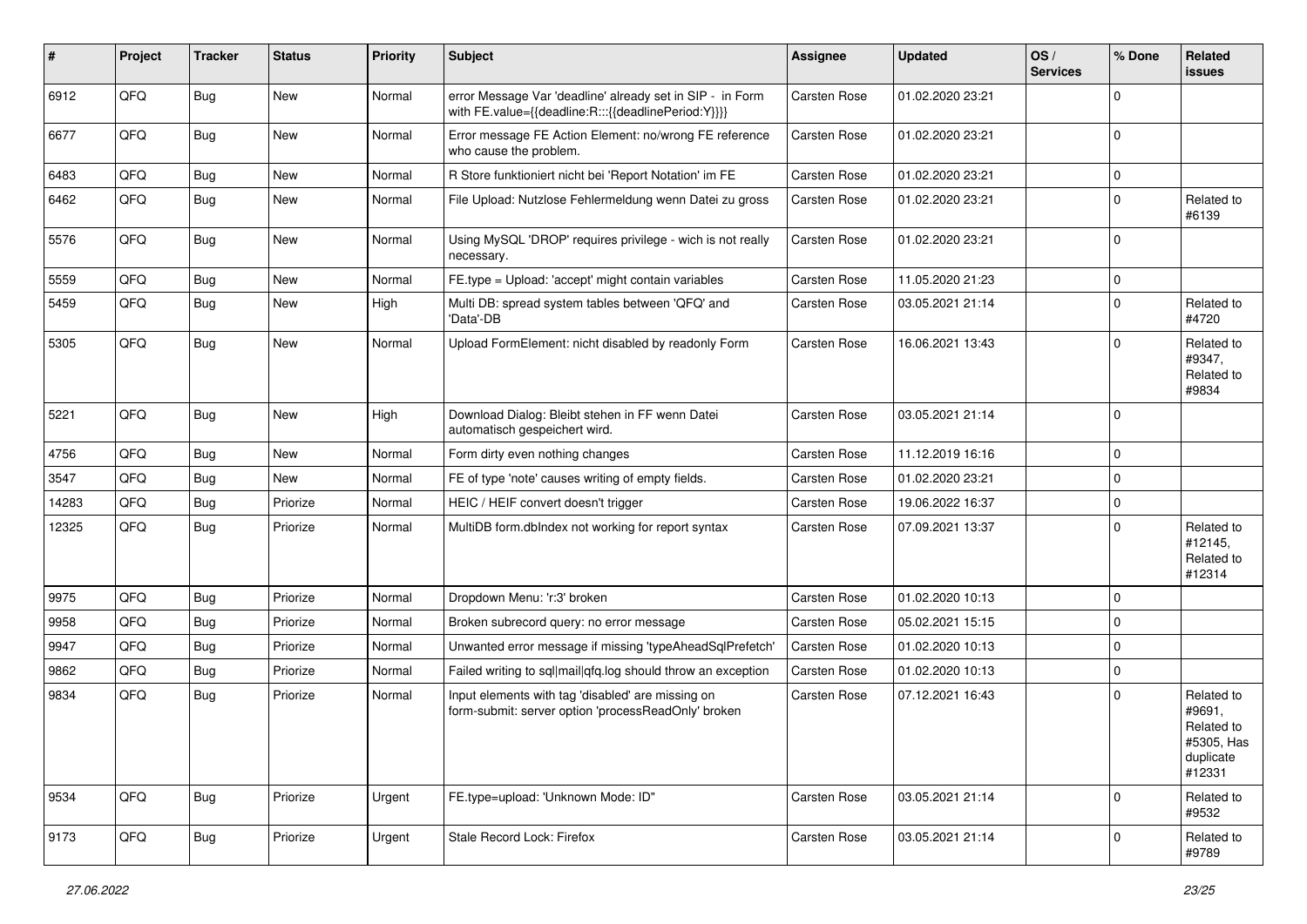| #     | Project | <b>Tracker</b> | <b>Status</b>     | <b>Priority</b> | <b>Subject</b>                                                                            | Assignee     | <b>Updated</b>   | OS/<br><b>Services</b> | % Done      | Related<br>issues                                                                                                              |
|-------|---------|----------------|-------------------|-----------------|-------------------------------------------------------------------------------------------|--------------|------------------|------------------------|-------------|--------------------------------------------------------------------------------------------------------------------------------|
| 9121  | QFQ     | Bug            | Priorize          | High            | sip links have r and __dbIndexData set                                                    | Carsten Rose | 12.06.2021 10:41 |                        | $\Omega$    |                                                                                                                                |
| 8037  | QFQ     | <b>Bug</b>     | Priorize          | Normal          | FE.type=upload (advanced mode): {{slaveld:V}} missing<br>during dynamic update            | Carsten Rose | 01.02.2020 10:13 |                        | $\Omega$    |                                                                                                                                |
| 7656  | QFQ     | Bug            | Priorize          | Normal          | FE with required, 'pattern' and 'extraButtonLock': always<br>complain about missing value | Carsten Rose | 01.02.2020 10:13 |                        | $\mathbf 0$ |                                                                                                                                |
| 7616  | QFQ     | <b>Bug</b>     | Priorize          | Normal          | Selectlist with Enum & Dynamic Update                                                     | Carsten Rose | 01.02.2020 10:13 |                        | $\mathbf 0$ |                                                                                                                                |
| 6574  | QFQ     | Bug            | Priorize          | Normal          | qfq.log: Fehlermeldung wurde angezeigt, aber nicht geloggt                                | Carsten Rose | 01.02.2020 10:13 |                        | $\mathbf 0$ |                                                                                                                                |
| 6116  | QFQ     | Bug            | Priorize          | High            | value of checkbox not saved                                                               | Carsten Rose | 07.12.2021 17:19 |                        | $\Omega$    |                                                                                                                                |
| 3782  | QFQ     | <b>Bug</b>     | Priorize          | Normal          | Bei fehlerhafter Eingabe (z.B. Datum) sollte das erwartete<br>Format angezeigt werden     | Carsten Rose | 01.02.2020 10:13 |                        | $\Omega$    |                                                                                                                                |
| 12463 | QFQ     | <b>Bug</b>     | ToDo              | High            | QFQ Function: 'function' and 'sql' on same level - output of<br>sal is shown two times.   | Carsten Rose | 15.12.2021 16:31 |                        | $\Omega$    |                                                                                                                                |
| 12395 | QFQ     | Bug            | ToDo              | High            | QFQ Function: Result two times shown                                                      | Carsten Rose | 18.02.2022 08:59 |                        | $\mathbf 0$ |                                                                                                                                |
| 14323 | QFQ     | <b>Bug</b>     | In Progress       | Normal          | Report: render=both single - no impact                                                    | Carsten Rose | 19.06.2022 18:31 |                        | $\mathbf 0$ |                                                                                                                                |
| 14175 | QFQ     | Bug            | In Progress       | Normal          | Opening a form with no QFQ Session cookie fails                                           | Carsten Rose | 03.06.2022 10:40 |                        | $\mathbf 0$ |                                                                                                                                |
| 11517 | QFQ     | <b>Bug</b>     | In Progress       | Normal          | extraButtonInfo Broken for multiple FormElements                                          | Carsten Rose | 12.05.2022 13:12 |                        | $\Omega$    | Related to<br>#7890,<br>Related to<br>#3811, Has<br>duplicate<br>#10905, Has<br>duplicate<br>#10553, Has<br>duplicate<br>#6779 |
| 10661 | QFQ     | Bug            | In Progress       | Normal          | Typo3 Warnungen                                                                           | Carsten Rose | 07.09.2021 13:23 |                        | $\Omega$    | Related to<br>#12440                                                                                                           |
| 9789  | QFQ     | <b>Bug</b>     | In Progress       | High            | Record Lock: release to early on 'leave page'                                             | Carsten Rose | 10.01.2022 09:25 |                        | 100         | Related to<br>#10081,<br>Related to<br>#9173,<br>Related to<br>#8702                                                           |
| 9691  | QFQ     | <b>Bug</b>     | In Progress       | Normal          | Checkbox: dynamic update > readonly                                                       | Carsten Rose | 01.02.2020 23:22 |                        | 50          | Related to<br>#9834                                                                                                            |
| 12546 | QFQ     | <b>Bug</b>     | Feedback          | Normal          | Branch 'Development' - Unit Tests mit dirty workaround<br>angepasst                       | Carsten Rose | 19.03.2022 17:48 |                        | $\mathbf 0$ |                                                                                                                                |
| 9669  | QFQ     | Bug            | Some day<br>maybe | Normal          | Checkbox / Template Group: radio/checkbox visible broken<br>after 'add'                   | Carsten Rose | 16.06.2021 13:47 |                        | $\mathbf 0$ | Related to<br>#8091                                                                                                            |
| 9281  | QFQ     | <b>Bug</b>     | Some day<br>maybe | Normal          | Allow STRICT TRANS TABLES                                                                 | Carsten Rose | 02.01.2021 18:43 |                        | 0           |                                                                                                                                |